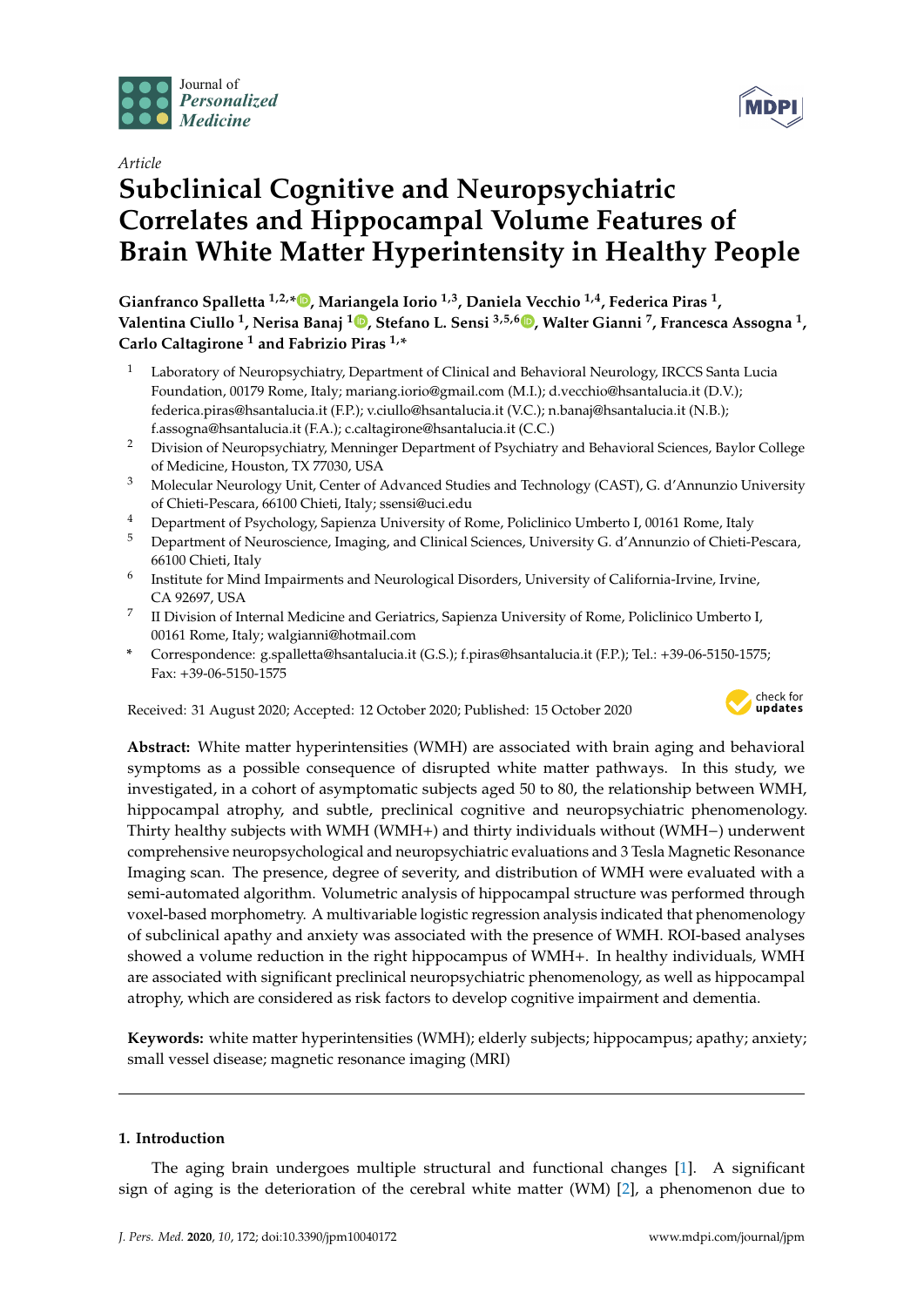myelin breakdown [\[3\]](#page-12-0), alteration of the neurovascular unit, and disruption of its microstructural organization [\[4](#page-12-1)[–6\]](#page-12-2). The presence of white matter hyperintensities (WMH) [\[7\]](#page-12-3) is a well-known neuroradiological sign of these age-related changes in WM. The alterations are appreciated with Magnetic Resonance Imaging (MRI) and appear as brain areas of increased signal intensity on T2-weighted (T2-w) or fluid-attenuated inversion-recovery (FLAIR) scans [\[7\]](#page-12-3). Evidence supports the view that WMH can be highly predictive of stroke, dementia, and death [\[8\]](#page-12-4).

The clinical significance of WMH has been extensively investigated in the elderly. WMH adversely impact cognitive, motor, and affective/motivational characteristics [\[9\]](#page-12-5), and are a common feature in patients with dementia  $[9-13]$  $[9-13]$ . They can also be found in healthy (mostly but not exclusively elderly) subjects not showing signs of cognitive impairment [\[14–](#page-12-7)[16\]](#page-12-8). In particular, evidence shows that general cognitive and motor performance in independently living elderly correlates with WMH burden, and declines along with WMH progression [\[15](#page-12-9)[,17,](#page-12-10)[18\]](#page-12-11). Moreover, WMH have been associated, in cross-sectional and longitudinal studies, with defective processing speed and attention, executive dysfunctions and deficits in explicit memory [\[19\]](#page-12-12), and progression of WMHs associated with worse cognitive functioning.

The link between WM changes and occurrence of behavioral symptoms is also a matter of investigation. Evidence indicates that increased WMH load is associated with neuropsychiatric phenomenology such as depression, apathy, and anergia [\[20](#page-12-13)[–23\]](#page-12-14). However, while some studies suggested a significant association between WMH and depressive symptoms [\[24](#page-13-0)[–27\]](#page-13-1), others failed to confirm this link in the elderly [\[28–](#page-13-2)[30\]](#page-13-3). One possible source of variation among studies lies in the difference in methodological approaches adopted. For instance, some studies addressed the presence and severity of WMH using visual rating scales (e.g., [\[24\]](#page-13-0)), thus resulting in poor WMH scores variability, others employed more continuous, volumetric approaches (e.g., [\[29\]](#page-13-4)). Moreover, difficulties in differentiating among symptoms of depressed mood, apathy, anhedonia, or anergia [\[31](#page-13-5)[,32\]](#page-13-6) may explain in part such contrasting results. Recent data suggested that apathy but not depression is associated with a widespread reduction in white matter integrity within cortical-subcortical networks related to emotion regulation, reward, and goal-directed behavior [\[33\]](#page-13-7).

The pathophysiological process associated with neuropsychiatry phenomenology relies on the disruption of subcortical-cortical connections caused by changes in WM integrity, which can impact the cortical gray matter (GM) integrity and also lead to cognitive impairment [\[34\]](#page-13-8). Supporting this notion, WMH are often associated with hippocampal atrophy (HA), an MRI signature of ongoing cognitive impairment and/or dementia [\[9\]](#page-12-5). The hippocampus is vulnerable to vascular factors [\[35\]](#page-13-9) and several studies reported an association between WMH burden and alterations of hippocampal volume [\[36](#page-13-10)[–41\]](#page-14-0). However, the vast majority of studies investigated WMH and HA but not in association with clinical manifestations.

Here we aimed at clarifying the associations between WMH loads, HA and neuropsychological and neuropsychiatric symptoms in a cohort of healthy people aged between 50 and 80, an age range where the occurrence of WMH is probable. In order to overcome the limitations of previous studies, WMH have not been rated using visual qualitative or semi-quantitative scales, but rather quantified using a continuous measure (volume load) through a methodological approach developed by our research group [\[11\]](#page-12-15), thus covering the whole spectrum of WMH presentation.

Given the role of WM integrity in the modulation of neuropsychiatric symptoms (even at a subthreshold level) [\[42\]](#page-14-1), and cognitive functioning [\[43\]](#page-14-2), we predict that subjects with WMH will show initial neuropsychiatric symptoms (e.g., subclinical apathy, depression, and anxiety), worse cognitive performance and hippocampal volume reduction.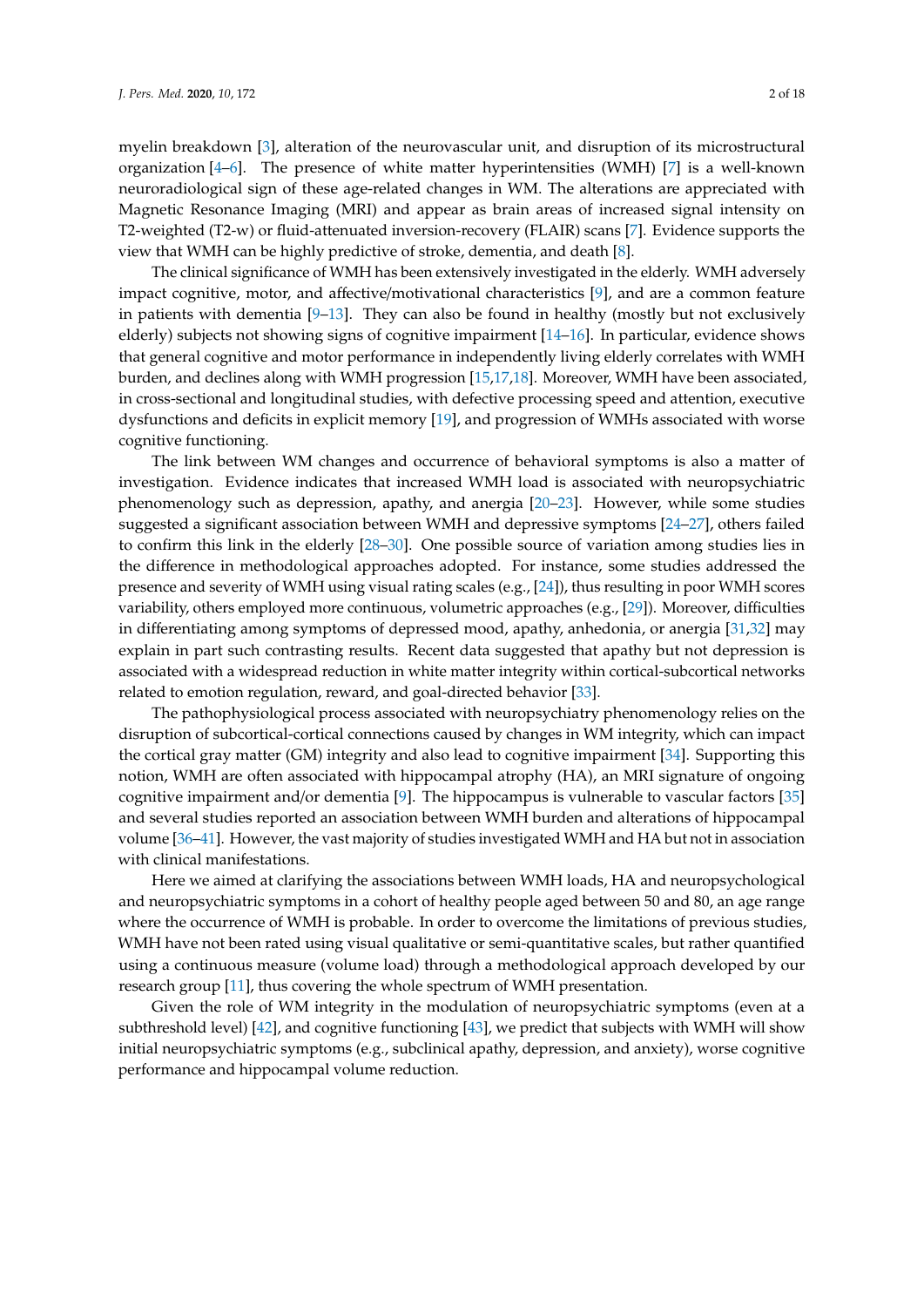## **2. Materials and Methods**

#### *2.1. Subjects*

We included 30 healthy subjects with WMH (WMH+) and 30 healthy subjects without (WMH−). The presence of WMH was defined as at least 1 lesion greater than 150 mm $^3$  in FLAIR MRI images [\[44\]](#page-14-3) according to our semi-automated method [\[11\]](#page-12-15). The 30 WMH− had no lesions. The two groups were matched in terms of age, gender, and educational level one by one  $(\pm 3$  years for age and  $\pm 1$  year for education) and recruited from the same geographical area.

All subjects were originally recruited from community recreational centers and hospital personnel. Inclusion criteria were (i) age between 50 and 80 years (ii) suitability for MRI scanning. The presence of WMH was detected in MR images by an expert clinical neuroradiologist and by a senior researcher, expert in MRI visual analyses (FaPi). Exclusion criteria included: (i) suspected cognitive impairment based on a Mini-Mental State Examination (MMSE) score <24 [\[45\]](#page-14-4), and confirmed through the administration of the Mental Deterioration Battery (MDB) [\[46\]](#page-14-5); (ii) subjective complaint of memory difficulties or any other cognitive deficits interfering with daily living activities; (iii) vision and hearing loss that could interfere with testing procedures; (iv) major medical illnesses; (v) current or lifetime history of DSM-5 mental and personality disorders (assessed by the SCID-5-RV and SCID-5-PD or neurological (assessed by a clinical neurological evaluation) disorders (e.g., Parkinson's disease, seizure disorder, head injury with loss of consciousness or any other significant mental or neurological disorder); (vi) history of large vessel disease such as stroke or transient ischemic attack (TIA); (vii) known or suspected history of alcohol or drug dependence and abuse during lifetime; (viii) non-Italian language native speaker. MRI exclusions criteria included severe motion artifacts precluding MRI interpretation and incomplete brain coverage.

The study followed the guidelines of the Santa Lucia Foundation Institutional Ethical Committee and, following the Helsinki Declaration, each subject signed an informed consent form before enrolment.

#### *2.2. Cognitive Assessment*

Two trained neuropsychologists performed the neuropsychological examination and were blind to all the medical information at the time of assessment. All tests were administered upon a single session and in a fixed predetermined order. Neuropsychological testing was performed on the same day of MRI scans. Based on the evidence from cross-sectional and longitudinal studies of a strong association between the presence and progression of WMHs and decreased cognitive functioning, defective processing speed and attention, executive dysfunctions, deficits in explicit memory and in perception/construction [\[19\]](#page-12-12), such cognitive domains were thoroughly examined. Neuropsychological tests were selected according to their accuracy in differentiating subjects showing signs of mild cognitive impairment due to vascular disease [\[47\]](#page-14-6). Global cognitive functioning was evaluated using the MMSE [\[45\]](#page-14-4), a widely used screening comprising tests of orientation, attention, memory, language and visual-spatial skills and characterized by excellent accuracy in separating vascular mild cognitively impaired patients from controls [\[47\]](#page-14-6). Tests extracted from the Mental Deterioration Battery (MDB) [\[46\]](#page-14-5), a reliable instrument for neuropsychological diagnosis and characterization of the dementia syndrome, were used to evaluate: short and long-term verbal memory performance, by the Immediate (RIR) and Delayed (RDR) recall of Rey's 15 words; the Controlled Word Fluency Test (WF) from the MDB and the Semantic Fluency Test (SF) [\[48\]](#page-14-7) assessed the phonological and semantic processes central to speech production, and the executive processes implied in word search and switching between subcategories; non-verbal logical-deductive reasoning was evaluated by the Raven's 47 progressive colored matrices (RPM); constructional praxis by the Copying of Drawings (CD) and Copying of Drawings with Landmarks (CDL). Additionally, the Copy (CROCF) and Delayed (DROCF) recall of the Rey-Osterrieth Complex Figure [\[49\]](#page-14-8) were used to appraise constructional praxis for complex material and long-term visuospatial memory; the Trail Making Test (TMT) part A and B [\[50\]](#page-14-9), a short, easily administered test highly efficient in differentiating patients with and without brain damage [\[51\]](#page-14-10),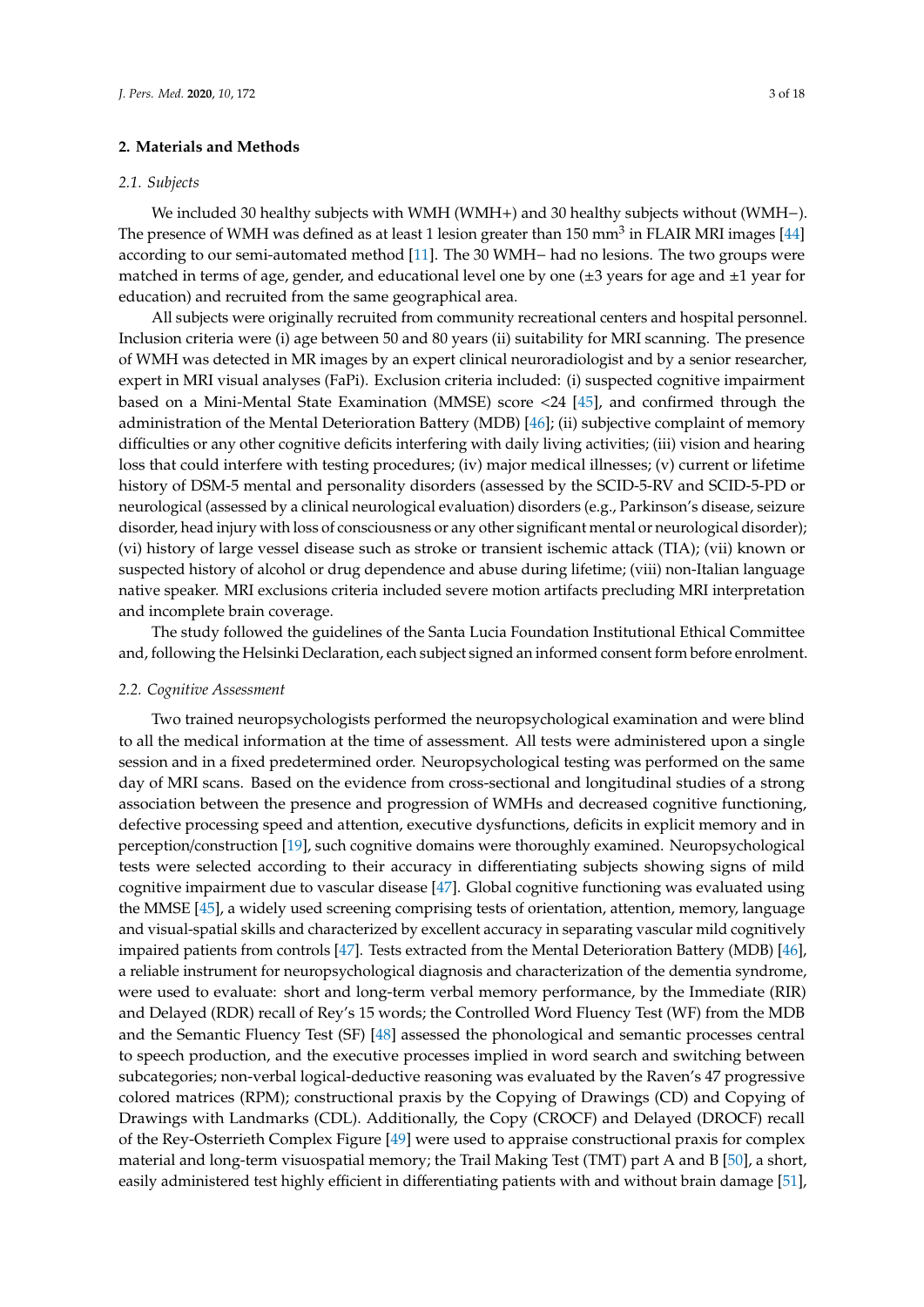was used to assess processing speed (TMT-A) and task switching abilities (TMT-B) while the Double Barrage Test (DBT) assessed visual attention; as to explore response inhibition abilities, the Wisconsin Card Sorting Test (WCST) (Heaton, 1993) and the abbreviated version of the Stroop test (ST) [\[52\]](#page-14-11) were employed; shifting and response inhibition difficulties were inferred from the number of preservative errors in the WCST (WCST-Pers Err) and the interference effect (-ST<sub>i</sub>-) in the ST. The immediate and delayed recall of verbal material, the TMT-A and B, and the Stroop tests demonstrated in previous studies [\[53\]](#page-14-12) high sensitivity (from 70 to 82%) and specificity (from 68 to 79%) in differentiating vascular mild cognitively impaired patients from subjects with normal cognition.

# *2.3. Psychiatric Assessment*

Given the reported association between lacunar volumes in the white matter and depressed mood, anhedonia, apathy, and anergia [\[22\]](#page-12-16), and based on the assumption that the presence of subclinical neuropsychiatric symptoms in healthy individuals may constitute a risk factor for progression to a clinical picture, being associated with microstructural variations in brain grey and with matter [\[42\]](#page-14-1), a thorough neuropsychiatric examination was administered. The Hamilton Depression Rating Scale [\[54\]](#page-14-13), the most commonly used measure of depression, with excellent validity in several different populations, and the Beck depression inventory (BDI) assessing characteristic attitudes and symptoms severity, were used to detect depression; the Apathy Rating Scale (ARS) evaluated the degree of apathy, i.e., a state characterized by simultaneous diminution in the overt behavioral, cognitive, and emotional concomitants of goal-directed behavior usually resulting from brain-related pathology [\[55\]](#page-14-14); considering the relationship between brain structure and subclinical anxiety condition [\[56\]](#page-14-15) the State and Trait Anxiety Inventory (STAY 1-STAY 2) [\[57\]](#page-14-16) and the Hamilton Anxiety Rating Scale (HAMA) [\[58\]](#page-14-17) were used to investigate anxiety levels about an event, and anxiety levels as a personal characteristic and the severity of anxiety symptoms, respectively. The State-Trait Anger Expression Inventory (STAXI) [\[59\]](#page-14-18) was used as an index of anger intensity as an emotional state (State Anger), and of the individual disposition to experience angry feelings as a personality trait (Trait Anger). Acute and chronic fatigue was measured using the Fatigue Rating Scale [\[60\]](#page-14-19) as to appraise potential symptoms of exhaustion characterizing the pre-frail and frail syndromes, which are predictors of disability and hospitalization in cohorts of elderly people [\[61\]](#page-14-20). The clinical validity of the FRS is supported by a population study of fatigue in the general population [\[62\]](#page-14-21).

#### *2.4. Image Acquisition and Processing*

The 60 participants underwent the same MRI protocol, including 2D FLAIR and whole-brain high-resolution T1-w images, using a 3T Allegra MR imager (Siemens, Erlangen, Germany) with a standard quadrature head coil. All planar sequences acquisitions were obtained in the plane of the AC–PC line. Subjects were centered in the head coil. And their movements were restrained with pillows. 2D FLAIR images were obtained in the axial plain (TE =  $109 \text{ ms}$ , TR =  $8500 \text{ ms}$ , slice thickness = 5 mm, slices = 24, matrix =  $188 \times 256$ , phase FOV = 0.73). T1-w images were obtained in the sagittal plane using a modified driven equilibrium Fourier transform (MDEFT) [\[63\]](#page-14-22) (TE = 2.4 ms, TR = 7.92 ms, flip angle = 15°, voxel size = 1 mm × 1 mm × 1 mm). An experienced neuroradiologist and a trained rater (FaPi) inspected all the images to determine whether WMH were present and to differentiate WMH from acute stroke lesions or other brain abnormalities.

#### *2.5. Regional Distribution and Volume Measurement of WMH*

WMH were detected in each FLAIR and T1-weighted images and measured with a semi-automated procedure, using a set of custom-made algorithms and software previously described [\[11\]](#page-12-15). To generate WMH maps, all the selected FLAIR and T1-w images were processed using the following steps:

(1) Preprocessing: (i) skull-stripping of the FLAIR images to restrict our analyses to brain tissue only, (ii) spatial normalization from native to stereotaxic space of the Montreal Neurological Institute (MNI) of the T1-weighted images. The resulting deformation parameters were then applied to FLAIR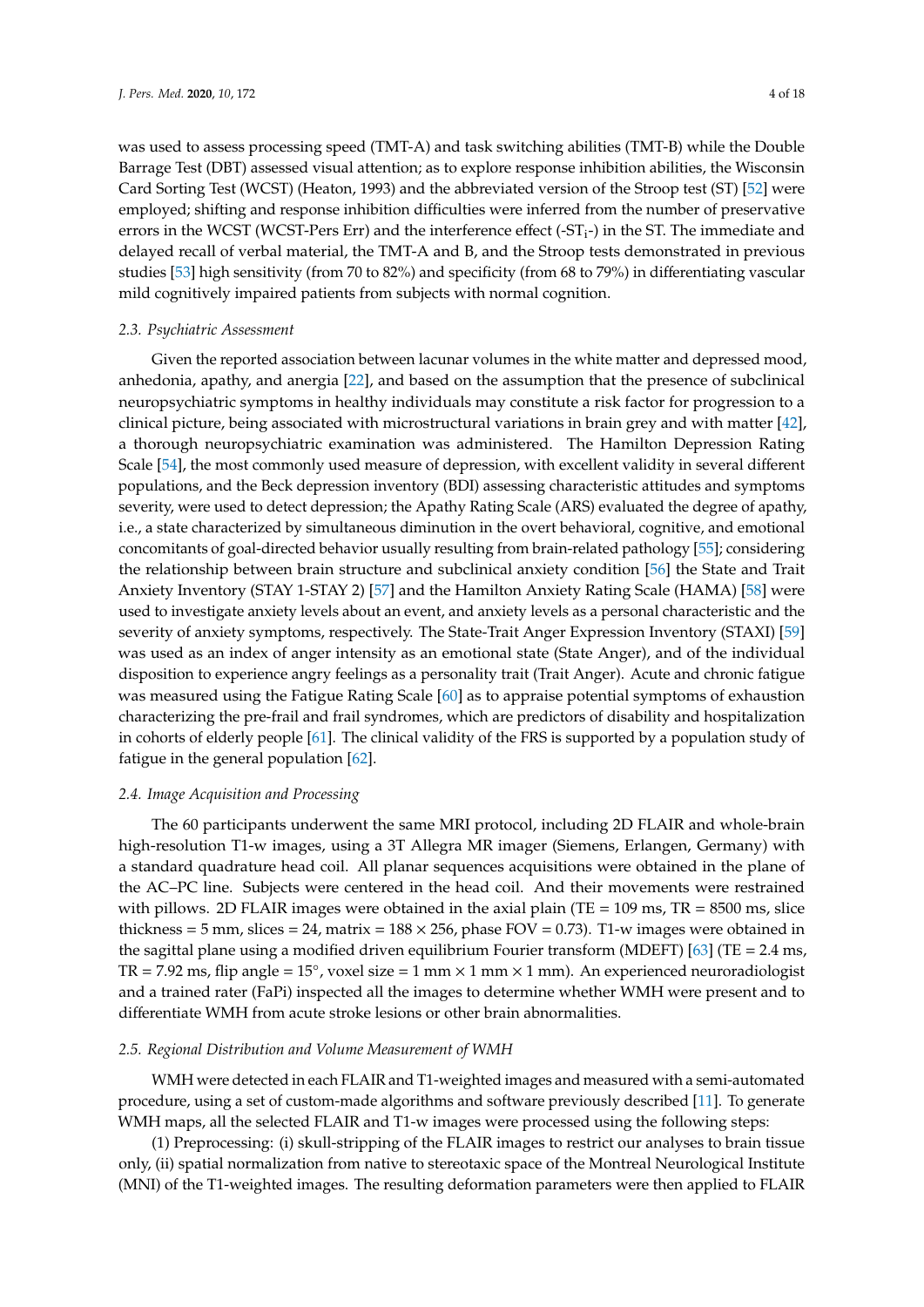images for later statistical group comparisons and/or voxel-based statistics in a common coordinates system, (iii) removal of cerebellum and brainstem to exclude them from the analysis as WMH are rare in this brain regions, (iv) smoothing of skull-stripped FLAIR images with a 2 mm Full-Width Half Maximum (FWHM) Gaussian kernel; (2) Automated detection of WMH based on the intensity histogram of pre-processed FLAIR images. For each subject's FLAIR images, we calculated the mean and standard deviation (SD) of the intensity of all brain voxels and applied a threshold value (the intensity mean +1.5 SD) to isolate probable WMH. Generated WMH maps were visually inspected and, if needed, manually corrected to exclude false classification of WMH from the map (needed in 5 images only, 16.6%); (3) Post-processing: generation of WMH map and volumetric estimation of the WMH load (expressed in  $mm^3$ ) at the individual and sample levels. WMH maps generated were binary images, and values assigned to each voxel (1–0) indicated the presence or absence of WMH. WMH load was calculated as the number of 1-coded voxels.

#### *2.6. Hippocampal Volume Reduction*

T1-w images were processed and examined using the VBM8 toolbox (available online: [http:](http://dbm.neuro.uni-jena.de/wordpress/vbm/) //[dbm.neuro.uni-jena.de](http://dbm.neuro.uni-jena.de/wordpress/vbm/)/wordpress/vbm/ (accessed on 13 October, 2020)) implemented in the SPM8 software (Statistical parametric mapping software, SPM; Wellcome Trust Centre for Neuroimaging, UCL, London, UK; (available on line: https://[www.fil.ion.ucl.ac.uk](https://www.fil.ion.ucl.ac.uk/spm/)/spm/ (accessed on 13 October 2020)) running in Matlab 2007b (MathWorks, Natick, MA, USA).

The toolbox extends the unified segmentation model [\[64\]](#page-14-23) consisting of MRI field intensity inhomogeneity correction, spatial normalization, and tissue segmentation at several pre-processing steps to further improve data quality. Initially, an optimized blockwise nonlocal-means filter [\[65\]](#page-15-0) was applied to the images using the Rician noise adaption [\[66\]](#page-15-1), in order to increase the signal-to-noise ratio. Subsequently, an adaptive maximum a posteriori segmentation approach extended by partial volume estimation [\[67\]](#page-15-2) was employed to segment the T1-weighted images into GM, WM, and cerebrospinal fluid (CSF). The segmentation step was ended by applying a spatial constraint to the segmented tissue probability maps based on a hidden Markow Random Field model [\[68\]](#page-15-3). Then, the iterative high-dimensional normalization approach provided by the Diffeomorphic Anatomical Registration Through Exponentiated Lie Algebra (DARTEL) [\[69–](#page-15-4)[71\]](#page-15-5) toolbox was applied to the segmented tissue maps to register them to the MNI space. The tissue deformations were used to modulate participants' GM maps to be entered in the analyses. Finally, the modulated and normalized GM segments were written with an isotropic voxel resolution of  $1.5 \times 1.5 \times 1.5$  mm and smoothed with a 6 mm Full-Width Half Maximum (FWHM) Gaussian kernel. The segmented, normalized, modulated and smoothed GM images were used for analyses and were focused on the hippocampus.

#### *2.7. Statistical Analysis*

#### 2.7.1. Neuropsychological and Neuropsychiatric Data

Demographic data were compared between groups using unpaired Student *t*-tests for age, educational attainment and general cognitive status as measured using the MMSE (see Table [1\)](#page-5-0).

The effect of WMH on neuropsychiatric phenomenology was evaluated as follows. First, to estimate the odds of predicting the presence of WMH, separate binomial logistic regressions were conducted on group membership (WMH+ and WMH− as the dependent variable) considering each neuropsychological and neuropsychiatric variable as independent. Second, in order to test basic assumptions for a multivariable logistic regression model, the absence of multicollinearity, and the linearity in the logit for any continuous independent variables were examined. We checked, separately for the two groups, the tolerance value of each neuropsychological and neuropsychiatric predictor, that is the proportion of variation in each predictor independent from the correlation among regressors [\[72\]](#page-15-6). The tolerance value was calculated as  $1-Rj<sup>2</sup>$  where  $Rj<sup>2</sup>$  is the coefficient of determination obtained by modeling the jth regressor (each neuropsychological test score and each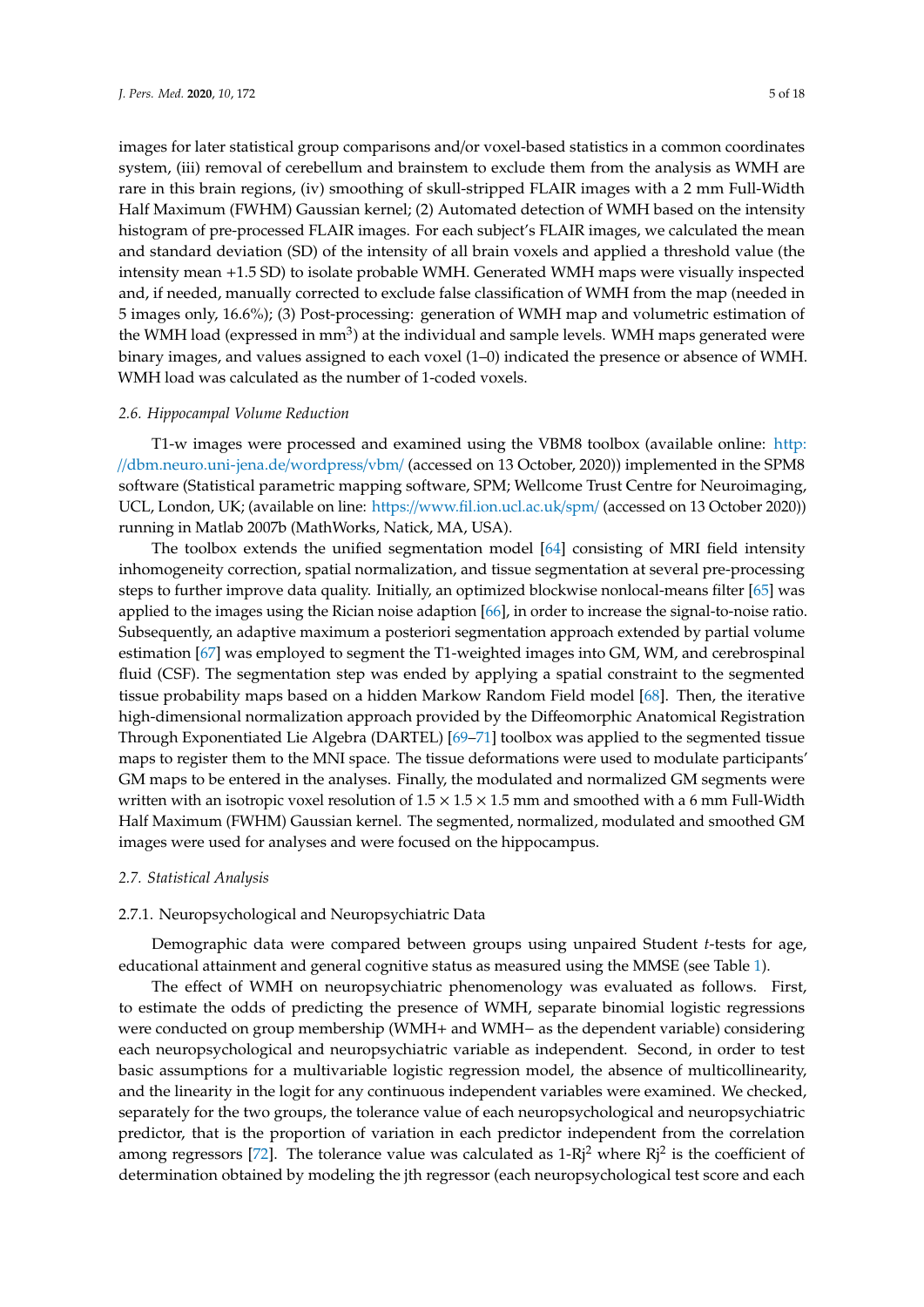in two separate multivariable logistic regression models with the significant neuropsychological and neuropsychiatric predictors (as independent variables) and group membership as the dependent variable, and checked for significance [\[73\]](#page-15-7). If any of these terms was statistically significant (as indicated by a Wald Chi-Squared Test *p* < 0.05) the model was considered not accurate. These statistical tests allowed us to calculate and analyze the adjusted odds of predicting the presence of WHM for each neuropsychological and neuropsychiatric measure.

<span id="page-5-0"></span>

|                                         | $HC (WMH-) (n = 30)$ | $HC (WMH+) (n = 30)$ |         |    |      |
|-----------------------------------------|----------------------|----------------------|---------|----|------|
| Variables                               | Mean (SD)            | Mean (SD)            |         | df | Р    |
| Age                                     | 64 (7)               | 64.6 (7)             | $-0.37$ | 58 | 0.7  |
| Education                               | 13.8(3.1)            | 12.23(3.3)           | 1.79    | 58 | 0.07 |
| Mini Mental State<br>Examination (MMSE) | 29.23 (0.89)         | 29.10 (1.21)         | 0.48    | 58 | 0.63 |

**Table 1.** Demographic and cognitive characteristics of the 60 healthy subjects.

Legend: WMH+ thirty healthy subjects with WMH; WMH− thirty individuals without; df degrees of freedom; SD Standard deviation.

# 2.7.2. Neuroimaging–ROI analysis: Differences between Groups

Previous work associated WMH to HA [\[40,](#page-13-11)[74\]](#page-15-8); thus, we chose the hippocampus as a region of interest (ROI). For the definition of the bilateral hippocampal masks (right and left), we used anatomical atlas-defined from Harvard Oxford Subcortical Structural Atlas implemented in FSL [\[75\]](#page-15-9). The region identified in the first step was subsequently used as a mask to perform ROI analysis using small-volume correction (SVC) procedure within the framework of the general linear model (GLM) in SPM8. We computed significant volume differences accounting for multiple comparisons through Family Wise Error correction (FWE) (*p* < 0.05) and a cluster extent threshold of 50 contiguous voxels.

# **3. Results**

# *3.1. Neuropsychological and Neuropsychiatric Measures*

The two groups did not differ in terms of age, education, and general cognition (see Table [1\)](#page-5-0).

As for neuropsychological variables, the DROCF score and the time (in sec) spent to complete the TMT part B were significant predictors for the presence of WMH (see Table [2\)](#page-6-0). After the tolerance value estimation, they were both selected as independent variables in the multivariable logistic regression model. However, in the latter analysis interactions terms between the two predictors and their natural logs were significant [DROCF\*ln(DROCF) Wald<sub>1df</sub> = 4.27 p = 0.039; TMT-B\*ln(TMT-B) Wald<sub>1df</sub> = 5.50  $p = 0.019$ ) implying that assumptions for conducting the test were violated.

Regarding neuropsychiatric variables, the BDI, ARS, STAI-Y1, STAI-Y2, STAXI-T, and FRS scores were significant predictors for the presence of WMH (see Table [2\)](#page-6-0) in univariate binomial logistic regression models. After the tolerance value estimation, all variables were included in a multivariable logistic regression model that was significant (see Table [3\)](#page-6-1) and explained 26% of total variance (adjusted  $R<sup>2</sup>$ ) with a classification accuracy equal to 71.93% (73.33% for WMH+ and 70.37% for WMH-). The ARS and STAI-Y1 scores were significant predictors of WMH+ (see Table [3\)](#page-6-1), while no interaction term between each continuous independent variable and its natural logarithm was significant (≥0.05), implying that the linearity assumption was not violated.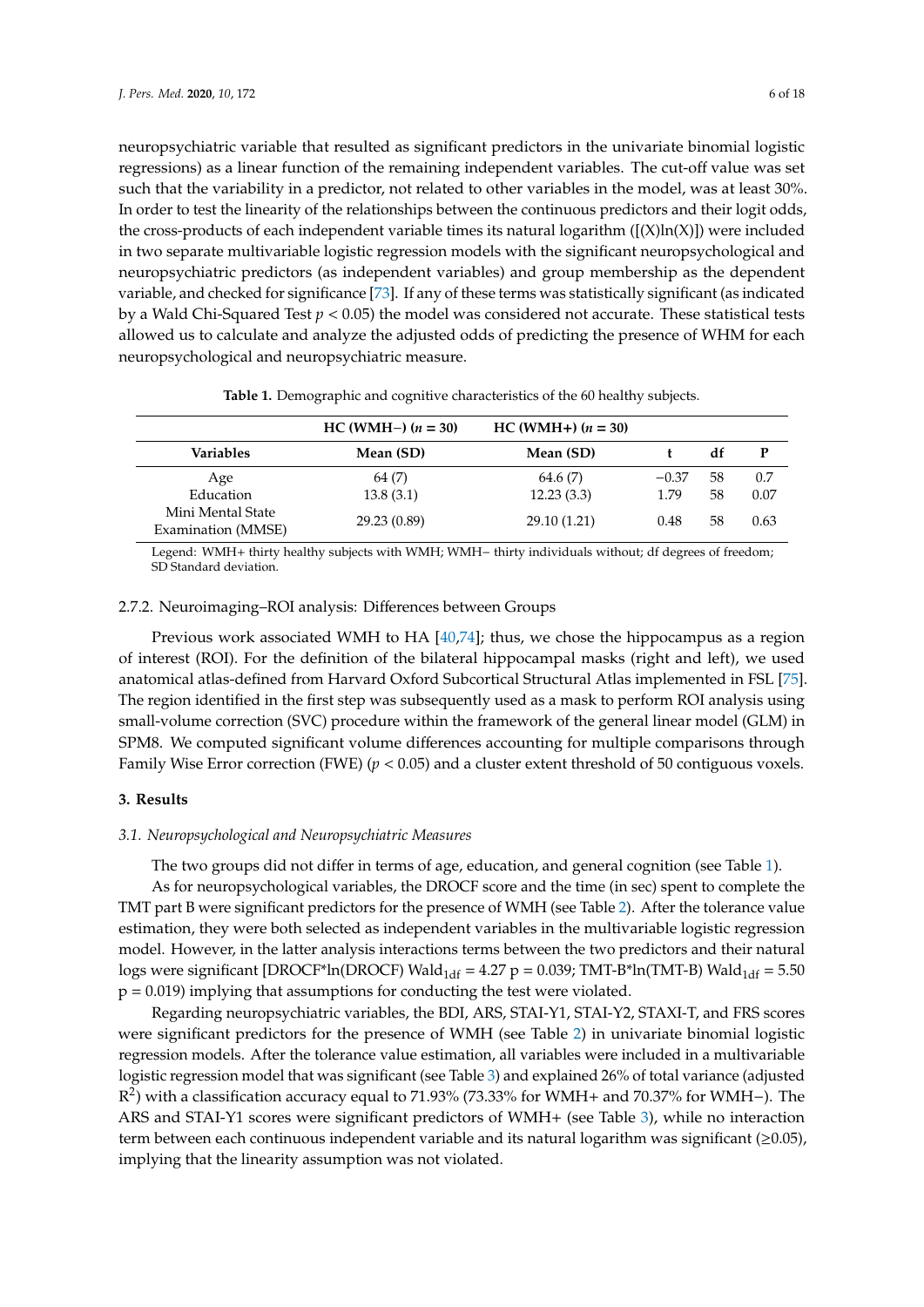|                                                        | Model          |           |           | Predictor       |         |  |
|--------------------------------------------------------|----------------|-----------|-----------|-----------------|---------|--|
| Neuropsychological Variables                           | $\chi^2$ (1df) | $p$ Value | <b>OR</b> | 95% CI          | p Value |  |
| MDB Rey's 15-word Immediate Recall (RIR)               | 1.12           | 0.29      | 0.97      | $0.92 - 1.03$   | 0.30    |  |
| MDB Rey's 15-word Delayed Recall (RDR)                 | 0.39           | 0.53      | 0.94      | $0.78 - 1.14$   | 0.53    |  |
| Copy of Rey-Osterrieth Complex Figure Test (RROF)      | 3.34           | 0.07      | 0.85      | $0.71 - 1.02$   | 0.09    |  |
| Recall of Rey-Osterrieth Complex Figure Test (RROF)    | 4.29           | 0.04      | 0.90      | $0.81 - 1.0$    | 0.047   |  |
| Stroop test-word reading $(ST_{wr})$ -time (s)         | 2.01           | 0.15      | 1.18      | $0.93 - 1.50$   | 0.17    |  |
| Stroop test-color naming $(ST_{cn})$ -time (s)         | 4.53           | 0.03      | 1.17      | $1.0 - 1.36$    | 0.05    |  |
| Stroop test-interference $(ST_i)$ -time $(s)$          | 1.80           | 0.18      | 1.04      | $0.98 - 1.11$   | 0.20    |  |
| Raven's Progressive Matrices '47                       | 3.77           | 0.05      | 0.90      | $0.80 - 1.0$    | 0.06    |  |
| <b>Copying Drawings</b>                                | 2.23           | 0.13      | 0.69      | $0.41 - 1.14$   | 0.14    |  |
| Copying Drawings with Landmarks                        | 3.94           | 0.05      | 0.87      | $0.74 - 1.01$   | 0.07    |  |
| Double Barrage Test (DBT)-time (s)                     | 2.21           | 0.14      | 1.02      | $1.0 - 1.05$    | 0.17    |  |
| Double Barrage Test (DBT)-Recognition                  | 0.67           | 0.41      | 1.14      | $0.82 - 1.58$   | 0.42    |  |
| Double Barrage Test (DBT)-False                        | 0.06           | 0.80      | 1.13      | $0.43 - 2.93$   | 0.80    |  |
| Trail Making Test (TMT A)-time (s)                     | 2.63           | 0.10      | 1.02      | $1.0 - 1.06$    | 0.14    |  |
| Trail Making Test (TMT B)-time (s)                     | 6.94           | 0.001     | 1.02      | $1.0 - 1.04$    | 0.04    |  |
| Phonological verbal fluency                            | 0.58           | 0.45      | 0.98      | $0.94 - 1.03$   | 0.45    |  |
| Semantic verbal fluency                                | 0.70           | 0.40      | 0.97      | $0.88 - 1.05$   | 0.40    |  |
| Wisconsin Card Sorting Test (WCST)-Pers Err            | 0.32           | 0.57      | 1.18      | $0.65 - 2.12$   | 0.58    |  |
| Wisconsin Card Sorting Test (WCST)-non Pers Err        | 1.68           | 0.19      | 1.46      | $0.8 - 2.68$    | 0.21    |  |
| Neuropsychiatric variables                             |                |           |           |                 |         |  |
| Hamilton Depression Rating Scale score                 | 2.82           | 0.09      | 1.12      | $0.98 - 1.28$   | 0.11    |  |
| Beck depression inventory (BDI) score                  | 6.44           | 0.01      | 1.18      | $1.03 - 1.36$   | 0.02    |  |
| Apathy Rating Scale (ARS) score                        | 6.40           | 0.01      | 1.18      | $1.03 - 1.35$   | 0.01    |  |
| State Anxiety Inventory Stai Y 1 score                 | 10.66          | 0.001     | 1.18      | $1.05 - 1.31$   | 0.003   |  |
| Trait Anxiety Inventory Stai-Y 2 score                 | 7.88           | 0.005     | 1.11      | $1.02 - 1.22$   | 0.01    |  |
| Hamilton Anxiety Rating Scale (HAMA) score             | 1.24           | 0.27      | 1.06      | $0.95 - 1.17$   | 0.28    |  |
| State-Trait Anger Expression Inventory (STAXI)-S score | 1.07           | 0.30      | 1.91      | $0.39 - 9 - 48$ | 0.43    |  |
| State-Trait Anger Expression Inventory (STAXI)-T score | 4.76           | 0.03      | 1.17      | $1.0 - 1.35$    | 0.04    |  |
| State-Trait Anger Expression Inventory (STAXI)-R score | 4.05           | 0.04      | 1.07      | $1.0 - 1.14$    | 0.06    |  |
| <b>Fatigue Rating Scale score</b>                      | 7.65           | 0.005     | 1.24      | $1.04 - 1.48$   | 0.02    |  |

<span id="page-6-0"></span>**Table 2.** Results from the separate binomial logistic regressions on group membership (WMH+ WMH−) and each neuropsychological and neuropsychiatric measure.

Legend: df degrees of freedom; CI confidence interval; OR odd ratio; Significant predictors are highlighted in bold.

<span id="page-6-1"></span>**Table 3.** Results from the multivariable logistic regression on group membership (WMH+ WMH−) and significant neuropsychiatric predictors.

|                                                        | Model       |         | Predictor  |               |         |
|--------------------------------------------------------|-------------|---------|------------|---------------|---------|
| Neuropsychiatric Variables                             | $X^2$ (6df) | v Value | <b>AOR</b> | 95% CI        | p Value |
| Whole model fit                                        | 20.70       | 0.002   |            |               |         |
| Beck depression inventory (BDI) score                  |             |         | 0.99       | $0.79 - 1.26$ | 0.98    |
| Apathy Rating Scale (ARS) score                        |             |         | 1.20       | $0.99 - 1.44$ | 0.04    |
| State Anxiety Inventory Stai Y 1 score                 |             |         | 1.51       | $1.0 - 1.32$  | 0.04    |
| Trait Anxiety Inventory-Stai Y 2 score                 |             |         | 0.98       | $0.85 - 1.12$ | 0.73    |
| State-Trait Anger Expression Inventory (STAXI)-T score |             |         | 1.04       | $0.86 - 1.25$ | 0.70    |
| Fatigue Rating Scale score                             |             |         | 1.24       | $0.97 - 1.59$ | 0.09    |

Legend: df degrees of freedom; CI confidence interval; AOR adjusted odd ratio; Significant predictors are highlighted in bold.

# *3.2. Regional Distribution and Volume Measurement of White Matter Hyperintensities (WMH)*

The extent and distribution of WMH varied considerably (Figure [1;](#page-7-0) mean volume  $\pm$  SD = 7.869  $\pm$  9.096 mm<sup>3</sup>, range 919–36.539) (Table [4\)](#page-7-1). Anatomical WMH overlap maps were superimposed on the ICBM-DTI-81 white matter labels atlas [\[76\]](#page-15-10). Most of the altered voxels, indicative of undergoing damage, were localized in frontal areas, the anterior and superior corona radiata and the genu and body of the corpus callosum (CC) (Figure [1\)](#page-7-0). More posterior regions were minimally affected by WMH (Figure [1\)](#page-7-0).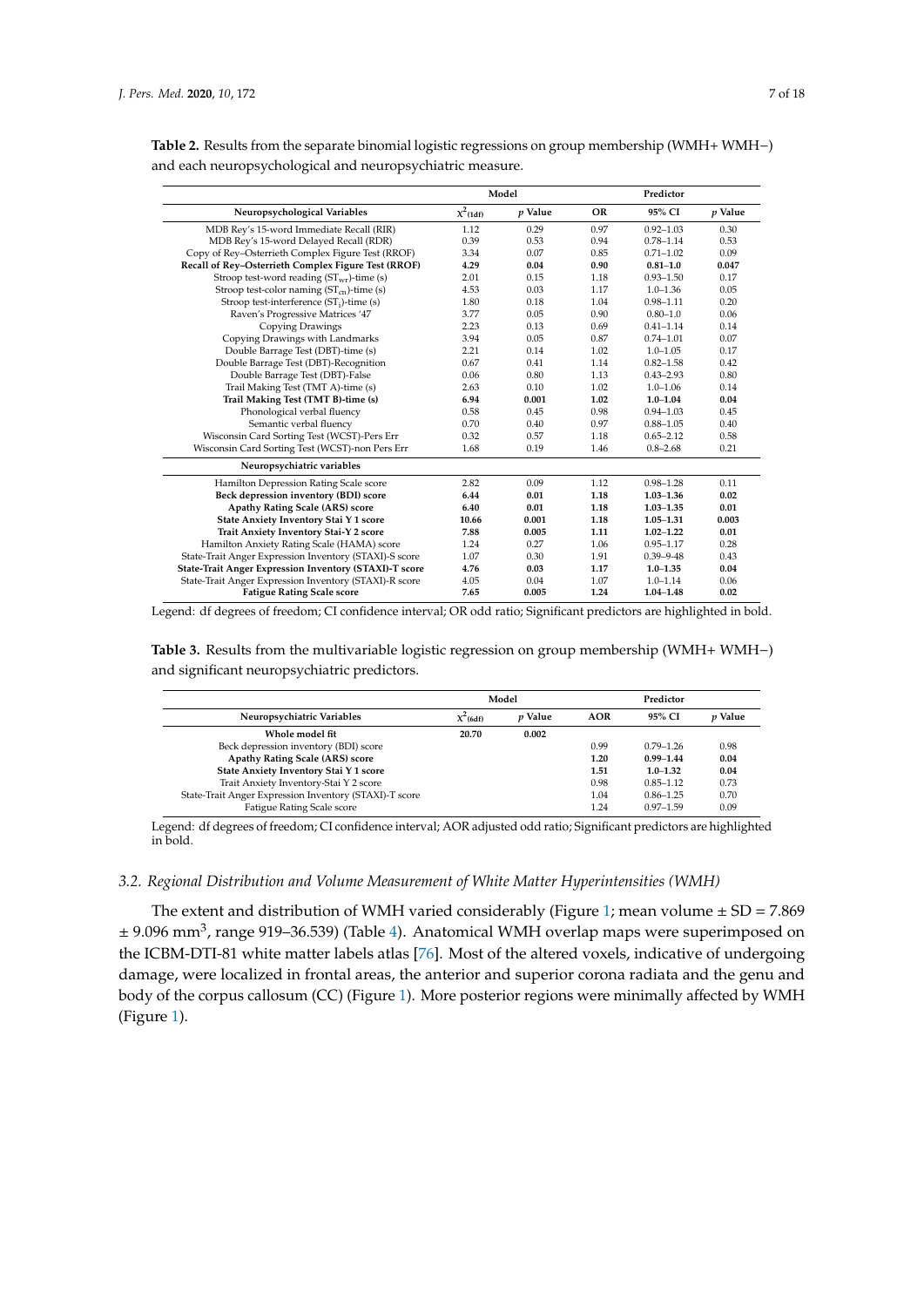<span id="page-7-0"></span>

Figure 1. WMH distribution. Representative slices showing an overlapping of WMH maps. The color Coordinates are in Montreal Neurological Institute (MNI) space. bar indicates the percentage of subjects overlapping obtained for each voxel. Legend: R, right; L, left;

| Participant    | Periventricular WMH Volume | <b>Subcortical WMH Volume</b> | <b>Total WMH Volume</b> |
|----------------|----------------------------|-------------------------------|-------------------------|
| $\mathbf{1}$   | 3012                       | 281                           | 3293                    |
| $\sqrt{2}$     | 5853                       | 1783                          | 7636                    |
| 3              | 4453                       | 1236                          | 5689                    |
| $\overline{4}$ | 2237                       | 172                           | 2409                    |
| 5              | 1483                       | 275                           | 1758                    |
| 6              | 84                         | 835                           | 919                     |
| 7              | 2008                       | 410                           | 2418                    |
| $\,$ 8 $\,$    | 6317                       | 5329                          | 11646                   |
| 9              | 2014                       | 198                           | 2212                    |
| 10             | 920                        | 272                           | 1192                    |
| 11             | 1187                       | 4708                          | 5895                    |
| 12             | 1878                       | 528                           | 2406                    |
| 13             | 939                        | 1055                          | 1994                    |
| 14             | 8801                       | 22,727                        | 31,528                  |
| 15             | 1287                       | 1273                          | 2560                    |
| 16             | 4895                       | 1301                          | 6196                    |
| 17             | 13362                      | 16,489                        | 29,851                  |
| $18\,$         | 2445                       | 674                           | 3119                    |
| 19             | 15436                      | 21,103                        | 36,539                  |
| 20             | 1621                       | 541                           | 2162                    |
| 21             | 3973                       | 1234                          | 5207                    |
| 22             | 5643                       | 2537                          | 8180                    |
| 23             | 4493                       | 1513                          | 6006                    |
| 24             | 7378                       | 6072                          | 13450                   |
| 25             | 2022                       | 317                           | 2339                    |
| 26             | 6421                       | 3796                          | 10217                   |
| 27             | 8271                       | 3815                          | 12,086                  |
| 28             | 2990                       | 1324                          | 4314                    |
| 29             | 5248                       | 2967                          | 8215                    |
| 30             | 3156                       | 1507                          | 4663                    |

<span id="page-7-1"></span>Table 4. White matter hyperintensities volume (in mm<sup>3</sup>) and distribution in the WMH+ group.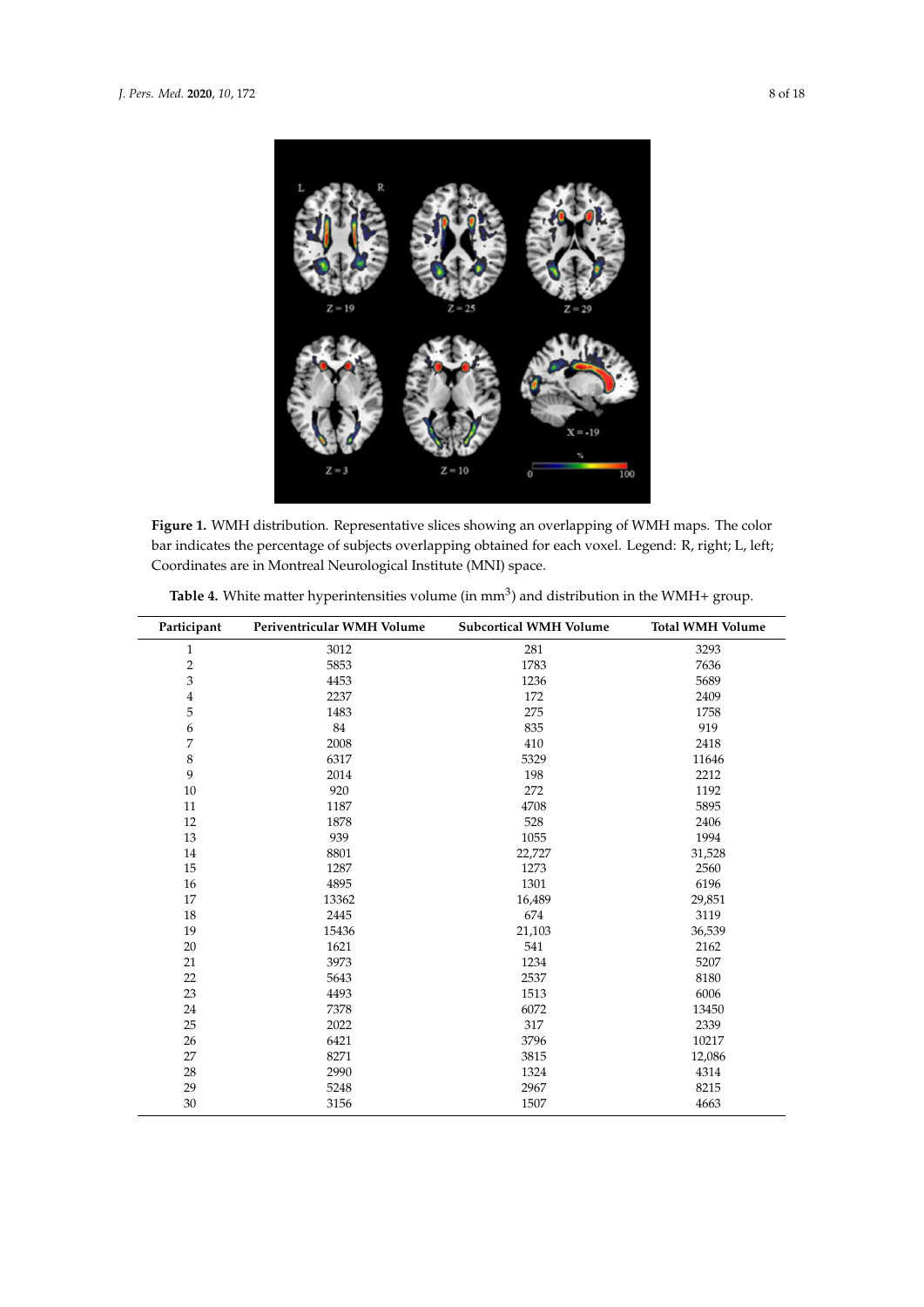# *3.3. Hippocampus–ROI Analyses 3.3. Hippocampus–ROI Analyses*

<span id="page-8-0"></span>WMH+ showed lower right hippocampus volume (cluster size 81 voxels, MNI coordinates: x = 28, WMH+ showed lower right hippocampus volume (cluster size 81 voxels, MNI coordinates: x = y = −13, z = −17; t = 4.12, equivalent Z = 3.84, p (FWE corrected) = 0.019) (Figure [2\)](#page-8-0).



Figure 2. Hippocampal volume reduction in HC(WMH+). Representative slices showing VBM are in Montreal Neurological Institute (MNI) space. ROI-based results as for the contrast HC(WMH−) > HC(WMH+). Legend: R, right; L, left; Coordinates

# **4. Discussion**

In this study, we investigated the association between WMH, subclinical cognitive, and neuropsychiatric phenomenology, and HA in healthy individuals aged between 50 and 80. We found that WMH+ had worse performance in executive functions and long-term visuospatial memory, higher subclinical depression, anxiety and apathy, a greater predisposition and hyperactivity to anger and increased fatigability. However, a multivariable analysis indicated that only subclinical anxiety and apathy were significantly associated with WMH. Finally, we found that WMH+ had lower  $\emph{right hippocampal volume}.$ 

The association of WMH with cognition, subclinical neuropsychiatric phenomenology, and HA has been separately explored in previous reports; however, our study is one of the few investigating such a relationship using a comprehensive approach.

## *4.1. WMH Are Associated with Decreased Cognitive Functioning*

Despite the extensive research, the phenomenology associated with WMH in non-demented elderly subjects is still controversial. Previous neuroimaging studies, conducted with healthy elderly people free from dementia or mild cognitive impairment, established that WMH correlate with worse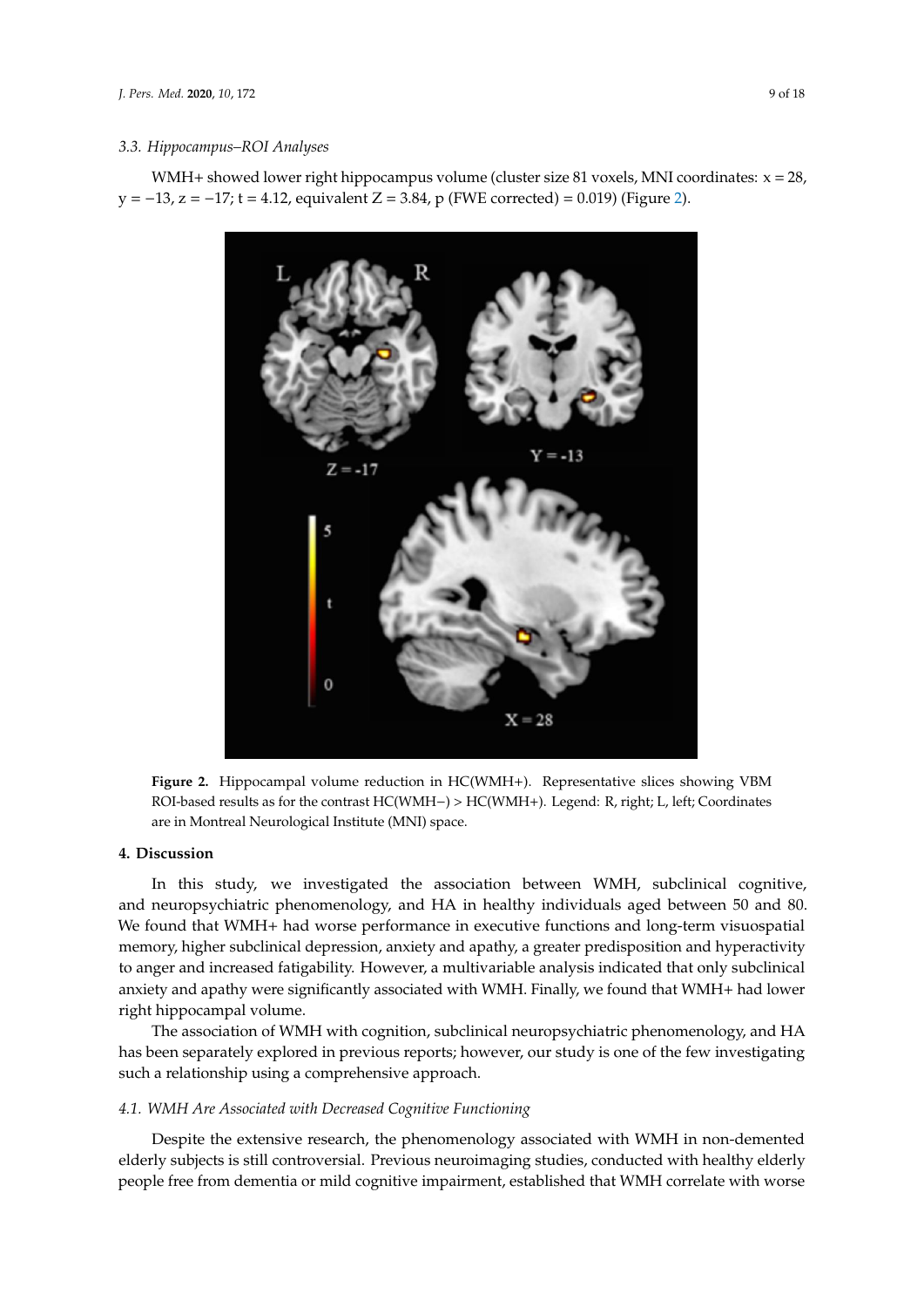performance in specific cognitive domains including speed of information processing, executive functioning, and explicit memory [\[2](#page-11-1)[,15,](#page-12-9)[77\]](#page-15-11). Here, we found slightly significant differences in executive functioning (particularly rapid set-shifting) and long-term visuospatial memory between WMH− and WMH+ subjects.

It is well known that white matter injury reduces cognitive network efficiency. Indeed, neural networks underpinning cognitive functioning are widely distributed through the brain, and axons are the fundamental backbone of intraneuronal connections. Altered brain networks connection efficacy, due to white matter damage in aging, is hypothesized to be the substrate of subtle cognitive changes in seniors without dementia (O'Sullivan et al., 2001; Sullivan et al., 2001). In this context, our data strengthen the role of WMH as a proxy indicator of early damaged cortical connections that are critical for maintaining higher-order cognition [\[78\]](#page-15-12), before overt cognitive decline occurs. Our findings also suggest that the link between WMH and subtle preclinical signs of cognitive decline may be detectable years before clinical symptoms of dementia typically emerge. Longitudinal studies demonstrated that WMH tend to develop from existing alterations and that higher baseline lesions lead to quicker WMH accumulation and faster cognitive decline in the elderly [\[79\]](#page-15-13). Thus, our study suggests that WMH might be considered a proxy biomarker for identifying individuals in mid and late life who are at greater risk for future clinically significant cognitive decline or dementia.

However, such findings emerged in the univariate analyses only and, as such, results should be taken with great caution. Indeed, it seems likely that the cognitive differences observed in the present study could be a byproduct of WMH and not primarily linked to the pathophysiological processes involved in WMH emergence.

# *4.2. WMH Are Associated with Subclinical Neuropsychiatric Changes*

When neuropsychiatric symptoms were considered, we observed that the presence of WMH was associated with subclinical manifestations of depression, apathy, anxiety, anger, and fatigue. These findings are in line with the results of several studies suggesting subclinical neuropsychiatric symptoms as common occurrence in subjects showing variable degrees of WMH load [\[20,](#page-12-13)[21,](#page-12-17)[32,](#page-13-6)[80](#page-15-14)[–82\]](#page-15-15) located mostly in frontal areas. Intriguingly, independently from WMH, a relationship between neuropsychiatric symptoms and WM structural changes was described in patents with mood disorders [\[83\]](#page-15-16) and in healthy individuals free from mental disorders [\[84\]](#page-15-17), thus strengthening the concept that damage in brain subcortical circuits (mainly streaming frontal areas) may be responsible for the emergence of neuropsychiatric symptoms, even at a subthreshold level.

The most remarkable finding of the present study is that, when a multivariable statistical approach was employed, only subclinical apathy and state anxiety were reliable predictors of WMH. Apathy is a common clinical feature of many neurodegenerative disorders, such as Alzheimer's disease, Parkinson's disease, progressive supranuclear palsy [\[33,](#page-13-7)[85](#page-15-18)[–90\]](#page-16-0), and neurovascular disorders such as stroke [\[91\]](#page-16-1). The clinical expression of apathy is characterized by a significant reduction of goal-directed behavior, goal-directed cognition, and the emotional aspects of goal-directed behavior [\[55,](#page-14-14)[92\]](#page-16-2). Apathy phenomenology ranges from subclinical apathetic-like status to severe conditions [\[42](#page-14-1)[,93\]](#page-16-3). Although apathy has been extensively studied in relation to neuropsychiatric disorders, it is still unclear whether, in healthy people, its subclinical manifestation should be considered as a physiological phenomenon or whether it is a risk factor for progression to clinical disorders. A recent longitudinal study in non-demented older adults indicated that apathy is associated with increased risk of developing slow gait, frailty, and disability, independently from other established risk factor [\[94\]](#page-16-4). In pathological states, it has been suggested that apathy at baseline predicts which patients with amnestic-mild cognitive impairment will progress to AD [\[87\]](#page-16-5). Thus, apathy should be considered a mixed cognitive/neuropsychiatric disturbance related to ongoing AD neurodegeneration.

As for the cerebral hubs implicated in apathy, there is evidence of involvement of different, but closely interconnected, sub-regions of the prefrontal cortex and basal ganglia [\[95–](#page-16-6)[97\]](#page-16-7). A common feature of all the pathological conditions in which apathy occurs is the presence of WM dysfunctions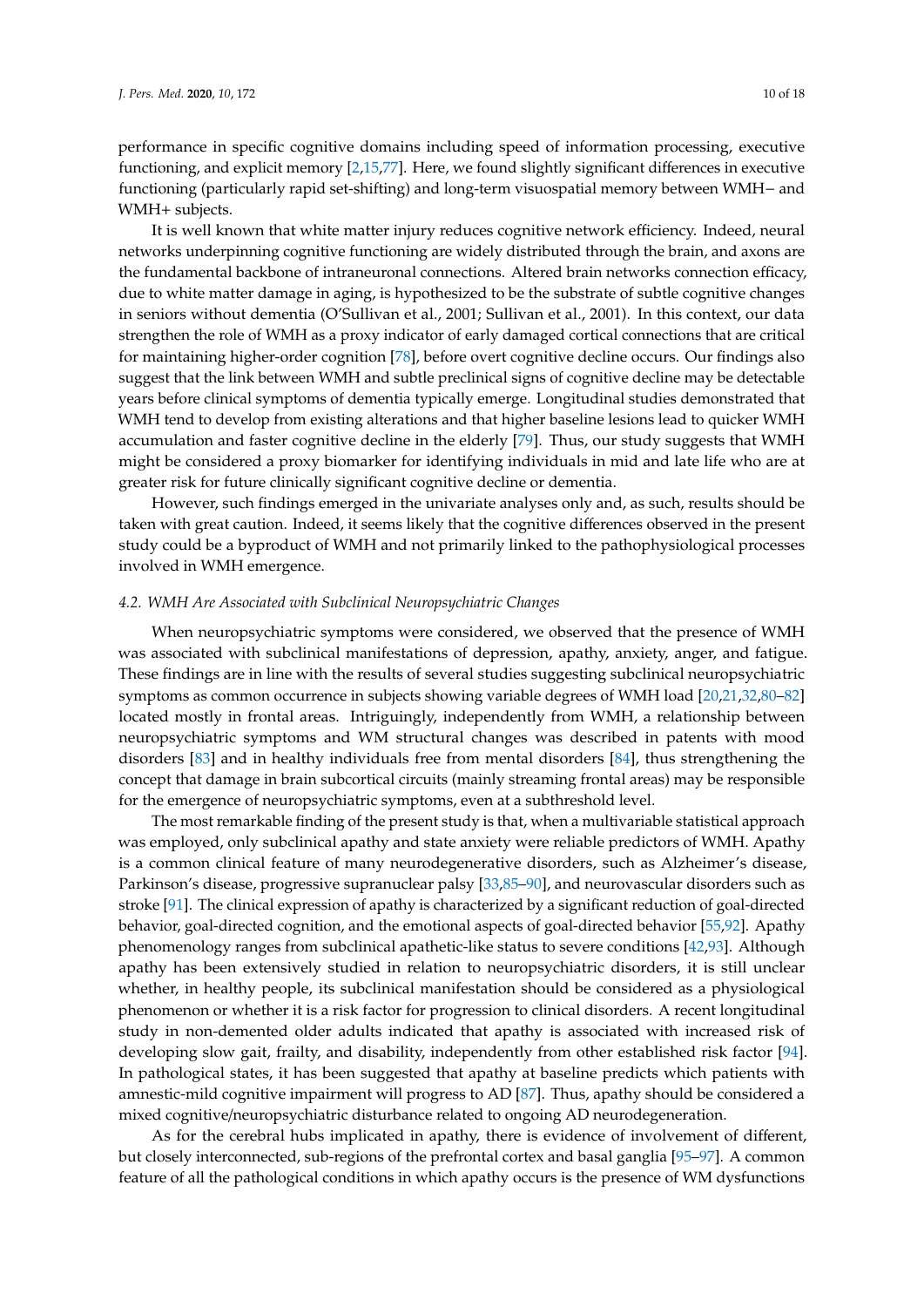or lesions in the cortico-subcortical pathways that connect brain regions playing an important role in the regulation of emotions [\[98\]](#page-16-8). A fairly recent study on healthy individuals [\[42\]](#page-14-1) also described the association between the occurrence of subclinical apathy and the presence of microstructural changes of WM regions such as the anterior thalamic radiation, the forceps major, and the corona radiata. The study suggested that these changes along with the alterations of the related white matter tracts, occur within a prefrontal-subcortical circuit leading to the emergence of apathy.

Pathological studies demonstrated that WMH are related to different severity of myelin degradation, loss of axons and oligodendroglia, gliosis, disruption of the ependymal lining, and/or infarction [\[99\]](#page-16-9). WMH are also associated with reduced blood perfusion in brain areas without WMH such as the basal ganglia and thalamus [\[100\]](#page-16-10). In line with the hypothesis by Mega and Cummings [\[101\]](#page-16-11), our findings indicate that apathy might result from frontal-subcortical circuit changes that in healthy people intervene in complex cognitive functions and motivation, i.e., deep white matter afferents and efferents to the basal ganglia underlying reward processing, leading to the inaccurate perception or valuation of stimuli important for decision-making [\[102\]](#page-16-12).

Our results indicate the association between WMH and subclinical state anxiety, which is a transitory emotional state that varies in intensity and fluctuates over time [\[57\]](#page-14-16). Several neuroimaging studies have attempted to identify the brain changes associated with mood and anxiety disorders. These studies were based on the hypothesis that state anxiety is related to dysfunctions regionally restricted to selected cortical and subcortical brain areas, such as the medial and caudo-lateral orbital cortex, the amygdala, the hippocampus, the ventromedial parts of the basal ganglia, and the ventromedial prefrontal cortex [\[103\]](#page-16-13). Further, previous Diffusion Tensor Imaging (DTI) studies [\[104](#page-16-14)[–106\]](#page-16-15) found that WM abnormalities, occurring in pathways linking the amygdala and other limbic regions to the ventromedial prefrontal cortex, may be the structural substrate of anxiety disorders.

Pieces of evidence converge on two potential brain areas involved in mechanisms of anxiety disorders [\[107\]](#page-16-16): (1) the hippocampus is involved in contextual information processing; fear response is influenced by information regarding safe versus potentially dangerous contexts. As such, hippocampal dysfunction has been implicated in the development of pathological anxiety, as a consequence of maladaptive appreciation for the contextual specificity of potentially dangerous stimuli; (2) animal studies suggest that medial prefrontal cortex damage interfere with normal extinction [\[108\]](#page-17-0). Altered extinction may thus lead to pathological anxiety; individuals with such deficits would be unable to capably modify previously experienced associations between harmless cues and dangerous stimuli, thus developing anxiety symptoms. We did not directly investigate this issue, but the indirect evidence that WMH were predominantly located in the frontal region of the brain and were associated to HA and subclinical anxiety is in line with previous findings. Future studies should be designed to clarify definitively this hypothesis.

Finally, it should be noted that, while univariate analyses indicated that subjects with WMH showed higher levels of depression, trait anxiety, and fatigue, such variables did not emerge as significant predictors of WMH presence in a multivariable model. It is important to state that based on this evidence alone, we are not suggesting that people with WMH do not suffer from such symptoms. Rather, these findings may suggest they are, to some extent, secondary to motivational loss, which is the more direct consequence of white matter damage, as suggested in previous studies (e.g., [\[33\]](#page-13-7)).

#### *4.3. WMH Are Associated with Hippocampal Atrophy*

Pieces of evidence indicate that several brain changes, like WMH and cortical atrophy, co-exist in older adults [\[40\]](#page-13-11) and contribute to impaired cognition [\[109\]](#page-17-1). However, few studies to date evaluated the causal effect of WMH on GM volume changes in elderly people free from cognitive impairment. In the present study, we found HA in healthy people with WMH. Many different mechanisms may explain our results. WMH can be considered as an index of cerebrovascular disease, and the relationship between WMH and HA suggests the importance of vascular pathology and hypoxia- and ischemia-driven insults [\[35\]](#page-13-9). Likewise, WM changes are mostly due to pathological alterations of the arteriole supplying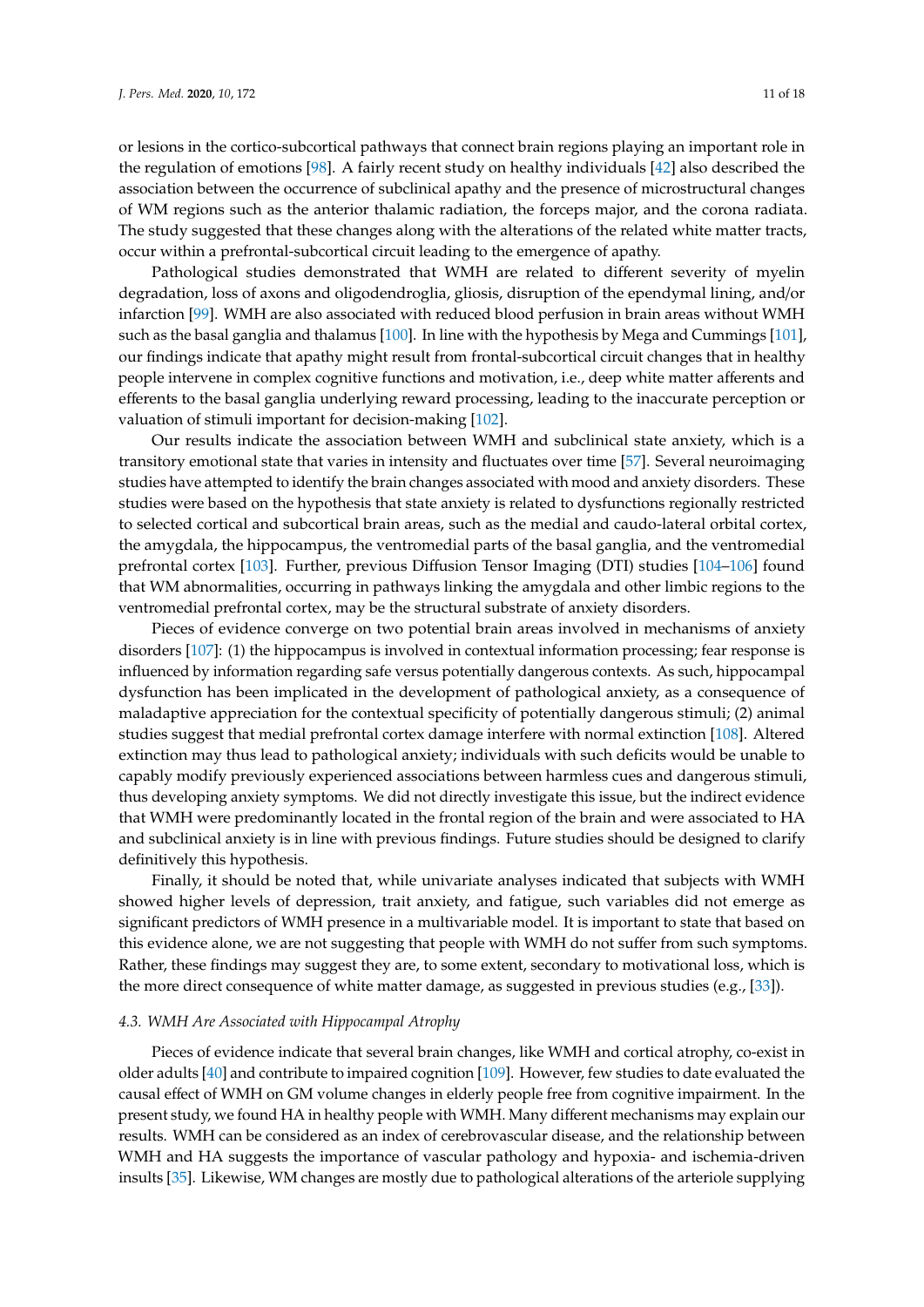the WM [\[110\]](#page-17-2) and to the consequent loss of vascular integrity and dysfunction (or damage) of the blood-brain-barrier [\[111\]](#page-17-3), thereby indicating a common vascular cause for WM and HA. Moreover, the co-existence of WMH and HA is associated with cerebral amyloid angiopathy (CAA), a feature also found in healthy aging individuals and leading to cognitive impairment [\[112\]](#page-17-4). Alternatively, WMH may contribute to HA through cortical disconnection [\[113\]](#page-17-5) and/or WMH in tracts serving the hippocampus may lead to axonal loss and subsequent atrophy via Wallerian degeneration [\[40\]](#page-13-11). Thus, the HA observed in the present study might be a consequence of vascular insult determining both HA and WMH, or a downstream process subsequent to WMH via Wallerian degeneration.

# **5. Limitations**

Before the conclusions, we would like to discuss some issues. First, our study has a cross-sectional design, and we could not analyze the temporal dynamics of the association between WMH and cognitive/neuropsychiatric phenomenology. Future studies need to investigate the causative role of WMH in the emergence of neuropsychiatric and cognitive phenomenology and HA through a longitudinal design, also in the perspective of the subclinical manifestation as prodromal stage of disease. Second, we used unimodal MRI analyses. It is possible that WMH lead also to WM microstructural alterations and functional dysfunctions that, in the present work, have not been taken into account. Future studies should consider the possibility of analyzing DTI and fMRI data in subjects with WMH and the putative associations with cognitive/neuropsychiatric measures.

#### **6. Conclusions**

Here, we highlight the role of WMH in the emergence of subtle and subthreshold cognitive and neuropsychiatric symptoms, as well as HA in healthy subjects. Our results are of possible clinical value. Indeed, cognitive changes, neuropsychiatric phenomenology, and HA are all risk factors of developing neurodegenerative diseases. From a preventive perspective, our results suggest that early interventions targeted to slow down the progression of WMH in midlife may complement interventions in the elderly aimed at preventing the development of cognitive impairment and dementia. In this view, WMH may be especially suitable to select subjects showing the highest risk for the development of cognitive decline and who may most benefit from primary prevention. The possibility of reducing the deleterious clinical effects of WMH should encourage greater efforts to prevent vascular contributions to cognitive impairment and dementia.

**Author Contributions:** Conceptualization, G.S. and F.P. (Fabrizio Piras); Methodology, G.S., F.P. (Fabrizio Piras), M.I.; Software, M.I., D.V., F.P. (Fabrizio Piras); Validation, all authors; Formal Analysis, G.S., F.P. (Federica Piras), M.I., D.V.; Investigation, G.S., F.P. (Fabrizio Piras), M.I.; Resources, G.S., C.C., S.S; Writing—Original Draft Preparation, G.S., F.P. (Federica Piras), F.P. (Fabrizio Piras), M.I.; Writing—Review & Editing, all authors; Supervision, G.S., F.P. (Fabrizio Piras), S.S., C.C.; Funding Acquisition, G.S., C.C., S.S. All authors have read and agreed to the published version of the manuscript.

**Funding:** G.S. and F.P. are funded by the Italian Ministry of Health grant 12-12-14-15-16-17-18-19/A. F.A. is supported by the Italian Ministry of Health, project GR-2013-02358118 FP is supported by the National Research Council (CNR) "A multifactorial intervention for successful aging" grant, CUP J84I20000250005.SLS is supported by research grants from the Italian Department of Health (RF-2013–02358785 and NET-2011-02346784-1), from the AIRAlzh Onlus (ANCC-COOP), from the Alzheimer's Association—Part the Cloud: Translational Research Funding for Alzheimer's Disease (18PTC-19-602325) and the Alzheimer's Association—GAAIN Exploration to Evaluate Novel Alzheimer's Queries (GEENA-Q-19-596282).

**Conflicts of Interest:** The authors declare that the research was conducted in the absence of any commercial or financial relationships that could be construed as a potential conflict of interest.

#### **References**

- <span id="page-11-0"></span>1. Hedden, T.; Gabrieli, J.D.E. Insights into the ageing mind: A view from cognitive neuroscience. *Nat. Rev. Neurosci.* **2004**, *5*, 87–96. [\[CrossRef\]](http://dx.doi.org/10.1038/nrn1323)
- <span id="page-11-1"></span>2. Gunning-Dixon, F.M.; Brickman, A.M.; Cheng, J.C.; Alexopoulos, G.S. Aging of cerebral white matter: A review of MRI findings. *Int. J. Geriatr. Psychiatry* **2009**, *24*, 109–117. [\[CrossRef\]](http://dx.doi.org/10.1002/gps.2087)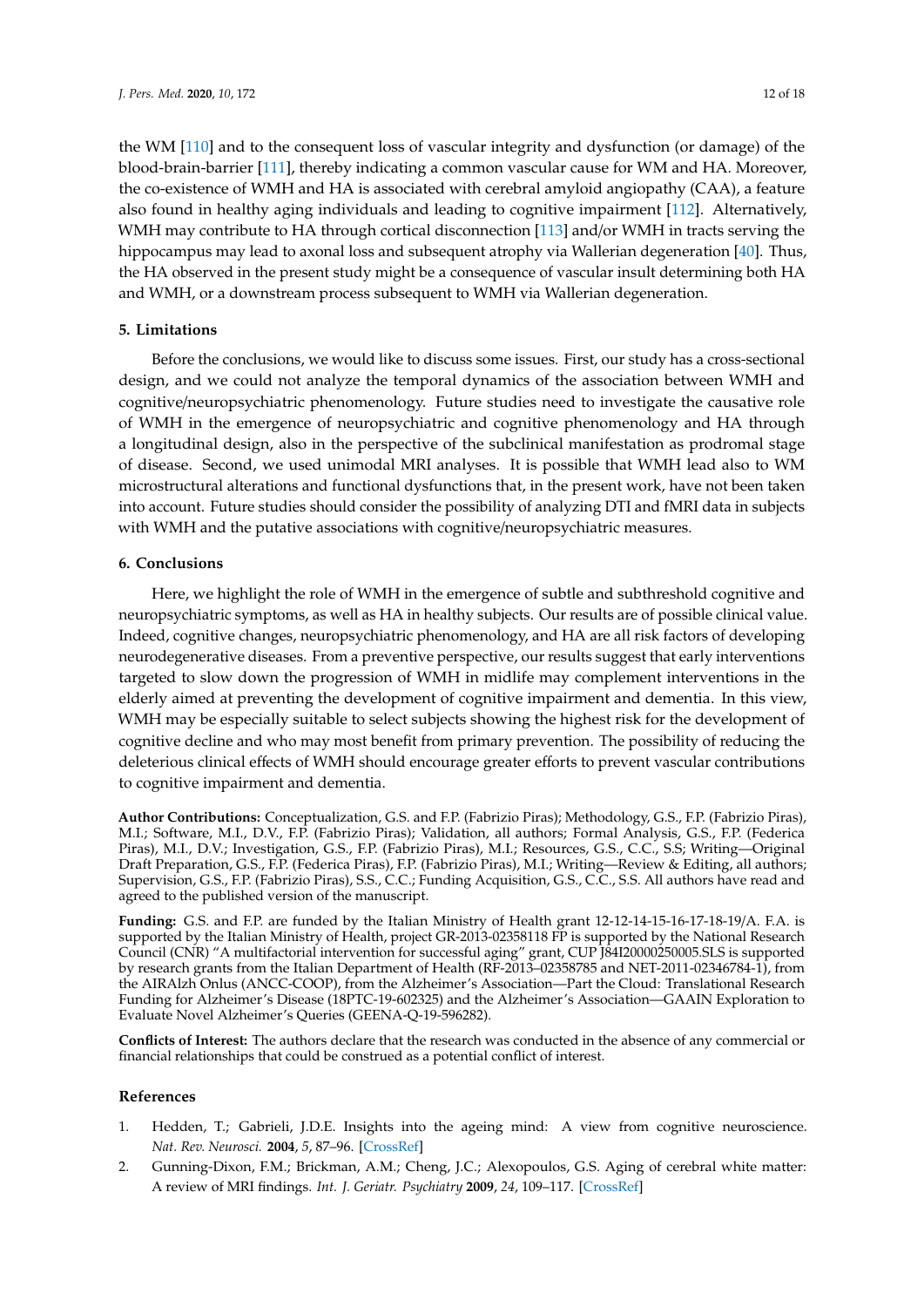- <span id="page-12-0"></span>3. Peters, A. The effects of normal aging on myelin and nerve fibers: A review. *J. Neurocytol.* **2002**, *31*, 581–593. [\[CrossRef\]](http://dx.doi.org/10.1023/A:1025731309829) [\[PubMed\]](http://www.ncbi.nlm.nih.gov/pubmed/14501200)
- <span id="page-12-1"></span>4. Sullivan, E.V.; Adalsteinsson, E.; Pfefferbaum, A. Selective age-related degradation of anterior callosal fiber bundles quantified in vivo with fiber tracking. *Cereb. Cortex* **2006**, *16*, 1030–1039. [\[CrossRef\]](http://dx.doi.org/10.1093/cercor/bhj045) [\[PubMed\]](http://www.ncbi.nlm.nih.gov/pubmed/16207932)
- 5. Madden, D.J.; Bennett, I.J.; Song, A.W. Cerebral white matter integrity and cognitive aging: Contributions from diffusion tensor imaging. *Neuropsychol. Rev.* **2009**, *19*, 415. [\[CrossRef\]](http://dx.doi.org/10.1007/s11065-009-9113-2) [\[PubMed\]](http://www.ncbi.nlm.nih.gov/pubmed/19705281)
- <span id="page-12-2"></span>6. Zlokovic, B.V. Neurovascular pathways to neurodegeneration in Alzheimer's disease and other disorders. *Nat. Rev. Neurosci.* **2011**, *12*, 723–738. [\[CrossRef\]](http://dx.doi.org/10.1038/nrn3114) [\[PubMed\]](http://www.ncbi.nlm.nih.gov/pubmed/22048062)
- <span id="page-12-3"></span>7. Wardlaw, J.M.; Smith, E.E.; Biessels, G.J. Neuroimaging standards for research into small vessel disease and its contribution to ageing and neurodegeneration. *Lancet Neurol.* **2013**, *12*, 822–838. [\[CrossRef\]](http://dx.doi.org/10.1016/S1474-4422(13)70124-8)
- <span id="page-12-4"></span>8. Debette, S.; Markus, H.S. The clinical importance of white matter hyperintensities on brain magnetic resonance imaging: Systematic review and meta-analysis. *BMJ* **2010**, *341*, c3666. [\[CrossRef\]](http://dx.doi.org/10.1136/bmj.c3666)
- <span id="page-12-5"></span>9. Hommet, C.; Mondon, K.; Constans, T.; Beaufils, E.; Desmidt, T.; Camus, V.; Cottier, J.P. Review of cerebral microangiopathy and Alzheimer's disease: Relation between white matter hyperintensities and microbleeds. *Dement. Geriatr. Cogn. Disord.* **2012**, *32*, 367–378. [\[CrossRef\]](http://dx.doi.org/10.1159/000335568)
- 10. Shim, Y.S.; Yang, D.-W.; Roe, C.M.; Coats, M.A.; Benzinger, T.L.; Xiong, C.; Galvin, J.E.; Cairns, N.J.; Morris, J.C. Pathological correlates of white matter hyperintensities on magnetic resonance imaging. *Dement. Geriatr. Cogn. Disord.* **2015**, *39*, 92–104. [\[CrossRef\]](http://dx.doi.org/10.1159/000366411)
- <span id="page-12-15"></span>11. Iorio, M.; Spalletta, G.; Chiapponi, C.; Luccichenti, G.; Cacciari, C.; Orfei, M.D.; Caltagirone, C.; Piras, F. White matter hyperintensities segmentation: A new semi-automated method. *Front. Aging Neurosci.* **2013**, *5*, 76. [\[CrossRef\]](http://dx.doi.org/10.3389/fnagi.2013.00076) [\[PubMed\]](http://www.ncbi.nlm.nih.gov/pubmed/24339815)
- 12. Kim, J.H.; Hwang, K.J.; Kim, J.-H.; Lee, Y.H.; Rhee, H.Y.; Park, K.C. Regional white matter hyperintensities in normal aging, single domain amnestic mild cognitive impairment, and mild Alzheimer's disease. *J. Clin. Neurosci.* **2011**, *18*, 1101–1106. [\[CrossRef\]](http://dx.doi.org/10.1016/j.jocn.2011.01.008) [\[PubMed\]](http://www.ncbi.nlm.nih.gov/pubmed/21723730)
- <span id="page-12-6"></span>13. Lopez, O.L.; Jagust, W.J.; Dulberg, C.; Becker, J.T.; DeKosky, S.T.; Fitzpatrick, A.; Breitner, J.; Lyketsos, C.; Jones, B.; Kawas, C. Risk factors for mild cognitive impairment in the Cardiovascular Health Study Cognition Study: Part 2. *Arch. Neurol.* **2003**, *60*, 1394–1399. [\[CrossRef\]](http://dx.doi.org/10.1001/archneur.60.10.1394) [\[PubMed\]](http://www.ncbi.nlm.nih.gov/pubmed/14568809)
- <span id="page-12-7"></span>14. Gibson, E.; Gao, F.; Black, S.E.; Lobaugh, N.J. Automatic segmentation of white matter hyperintensities in the elderly using FLAIR images at 3T. *J. Magn. Reson. Imaging* **2010**, *31*, 1311–1322. [\[CrossRef\]](http://dx.doi.org/10.1002/jmri.22004) [\[PubMed\]](http://www.ncbi.nlm.nih.gov/pubmed/20512882)
- <span id="page-12-9"></span>15. Murray, M.E.; Senjem, M.L.; Petersen, R.C.; Hollman, J.H.; Preboske, G.M.; Weigand, S.D.; Knopman, D.S.; Ferman, T.J.; Dickson, D.W.; Jack, C.R. Functional impact of white matter hyperintensities in cognitively normal elderly subjects. *Arch. Neurol.* **2010**, *67*, 1379–1385. [\[CrossRef\]](http://dx.doi.org/10.1001/archneurol.2010.280)
- <span id="page-12-8"></span>16. Brickman, A.M.; Muraskin, J.; Zimmerman, M.E. Structural neuroimaging in Alzheimer's disease: Do white matter hyperintensities matter? *Dialogues Clin. Neurosci.* **2009**, *11*, 181–190. [\[PubMed\]](http://www.ncbi.nlm.nih.gov/pubmed/19585953)
- <span id="page-12-10"></span>17. Van der Flier, W.M.; van Straaten, E.C.W.; Barkhof, F.; Verdelho, A.; Madureira, S.; Pantoni, L.; Inzitari, D.; Erkinjuntti, T.; Crisby, M.; Waldemar, G. Small vessel disease and general cognitive function in nondisabled elderly the LADIS study. *Stroke* **2005**, *36*, 2116–2120. [\[CrossRef\]](http://dx.doi.org/10.1161/01.STR.0000179092.59909.42)
- <span id="page-12-11"></span>18. Raz, N.; Rodrigue, K.M.; Kennedy, K.M.; Acker, J.D. Vascular health and longitudinal changes in brain and cognition in middle-aged and older adults. *Neuropsychology* **2007**, *21*, 149–157. [\[CrossRef\]](http://dx.doi.org/10.1037/0894-4105.21.2.149) [\[PubMed\]](http://www.ncbi.nlm.nih.gov/pubmed/17402815)
- <span id="page-12-12"></span>19. Kloppenborg, R.P.; Nederkoorn, P.J.; Geerlings, M.I.; Berg, E.V.D. Presence and progression of white matter hyperintensities and cognition A meta-analysis. *Neurology* **2014**, *82*, 2127–2138. [\[CrossRef\]](http://dx.doi.org/10.1212/WNL.0000000000000505)
- <span id="page-12-13"></span>20. Firbank, M.J.; Lloyd, A.J.; Ferrier, N.; O'Brien, J. A volumetric study of MRI signal hyperintensities in late-life depression. *Am. J. Geriatr. Psychiatry* **2004**, *12*, 606–612. [\[CrossRef\]](http://dx.doi.org/10.1097/00019442-200411000-00006)
- <span id="page-12-17"></span>21. Greenwald, B.S.; Kramer-Ginsberg, E.; Krishnan, R.R.; Ashtari, M.; Aupperle, P.M.; Patel, M. MRI signal hyperintensities in geriatric depression. *Am. J. Psychiatry* **1996**, *153*, 1212–1215. [\[PubMed\]](http://www.ncbi.nlm.nih.gov/pubmed/8780429)
- <span id="page-12-16"></span>22. Lavretsky, H.; Zheng, L.; Weiner, M.W.; Mungas, D.; Reed, B.; Kramer, J.H.; Jagust, W.; Chui, H.; Mack, W.J. The MRI brain correlates of depressed mood, anhedonia, apathy, and anergia in older adults with and without cognitive impairment or dementia. *Int. J. Geriatr. Psychiatry* **2008**, *23*, 1040–1050. [\[CrossRef\]](http://dx.doi.org/10.1002/gps.2030)
- <span id="page-12-14"></span>23. Staekenborg, S.S.; Su, T.; Van Straaten, E.C.W.; Lane, R.; Scheltens, P.; Barkhof, F.; Van Der Flier, W.M. Behavioural and psychological symptoms in vascular dementia; differences between small and large vessel disease. *J. Neurol. Neurosurg. Psychiatry* **2009**, *81*, 547–551. [\[CrossRef\]](http://dx.doi.org/10.1136/jnnp.2009.187500) [\[PubMed\]](http://www.ncbi.nlm.nih.gov/pubmed/19965852)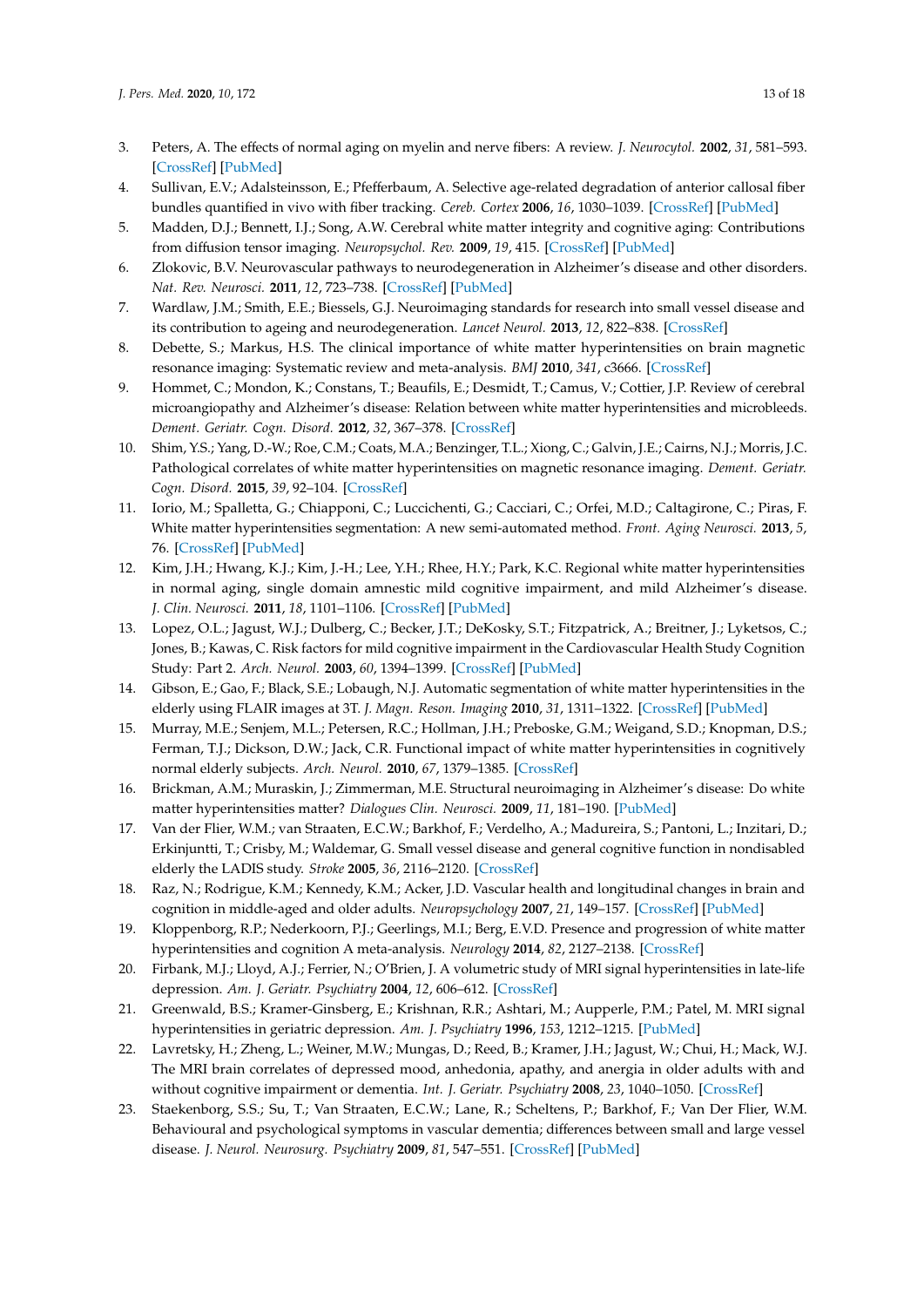- <span id="page-13-0"></span>24. O'Brien, J.T.; Firbank, M.J.; Krishnan, M.S.; Van Straaten, E.C.; Van Der Flier, W.M.; Petrovic, K.; Pantoni, L.; Simoni, M.; Erkinjuntti, T.; Wallin, A.; et al. White matter hyperintensities rather than lacunar infarcts are associated with depressive symptoms in older people: The LADIS study. *Am. J. Geriatr. Psychiatry* **2006**, *14*, 834–841. [\[CrossRef\]](http://dx.doi.org/10.1097/01.JGP.0000214558.63358.94) [\[PubMed\]](http://www.ncbi.nlm.nih.gov/pubmed/17001023)
- 25. Godin, O.; Dufouil, C.; Maillard, P.; Delcroix, N.; Mazoyer, B.; Crivello, F.; Alpérovitch, A.; Tzourio, C. White matter lesions as a predictor of depression in the elderly: The 3C-Dijon study. *Biol. Psychiatry* **2008**, *63*, 663–669. [\[CrossRef\]](http://dx.doi.org/10.1016/j.biopsych.2007.09.006) [\[PubMed\]](http://www.ncbi.nlm.nih.gov/pubmed/17977521)
- 26. De Groot, J.C.; De Leeuw, F.-E.; Oudkerk, M.; Hofman, A.; Jolles, J.; Breteler, M.M.B. Cerebral white matter lesions and depressive symptoms in elderly adults. *Arch. Gen. Psychiatry* **2000**, *57*, 1071–1076. [\[CrossRef\]](http://dx.doi.org/10.1001/archpsyc.57.11.1071) [\[PubMed\]](http://www.ncbi.nlm.nih.gov/pubmed/11074873)
- <span id="page-13-1"></span>27. Taylor, W.D.; MacFall, J.R.; Payne, M.E.; McQuoid, D.R.; Steffens, D.C.; Provenzale, J.M.; Krishnan, R.R. Greater MRI lesion volumes in elderly depressed subjects than in control subjects. *Psychiatry Res. Neuroimaging* **2005**, *139*, 1–7. [\[CrossRef\]](http://dx.doi.org/10.1016/j.pscychresns.2004.08.004) [\[PubMed\]](http://www.ncbi.nlm.nih.gov/pubmed/15927454)
- <span id="page-13-2"></span>28. Cervilla, J.A.; Prince, M.J.; Rabe-Hesketh, S. Vascular disease risk factors as determinants of incident depressive symptoms: A prospective community-based study. *Psychol. Med.* **2004**, *34*, 635–641. [\[CrossRef\]](http://dx.doi.org/10.1017/S0033291703001533) [\[PubMed\]](http://www.ncbi.nlm.nih.gov/pubmed/15099418)
- <span id="page-13-4"></span>29. Versluis, C.E.; Van Der Mast, R.; Van Buchem, M.A.; Bollen, E.L.E.M.; Blauw, G.J.; Eekhof, J.A.H.; Van Der Wee, N.J.A.; De Craen, A.J.M. On behalf of the PROSPER Study Group Progression of cerebral white matter lesions is not associated with development of depressive symptoms in elderly subjects at risk of cardiovascular disease. The PROSPER study. *Int. J. Geriatr. Psychiatry* **2006**, *21*, 375–381. [\[CrossRef\]](http://dx.doi.org/10.1002/gps.1477)
- <span id="page-13-3"></span>30. Brookes, R.L.; Herbert, V.; Lawrence, A.J.; Morris, R.G.; Markus, H.S. Depression in small-vessel disease relates to white matter ultrastructural damage, not disability. *Neurology* **2014**, *83*, 1417–1423. [\[CrossRef\]](http://dx.doi.org/10.1212/WNL.0000000000000882)
- <span id="page-13-5"></span>31. Marin, R.S. Differential diagnosis of apathy and related disorders of diminished motivation. *Psychiatr. Ann.* **1997**, *27*, 30–33. [\[CrossRef\]](http://dx.doi.org/10.3928/0048-5713-19970101-08)
- <span id="page-13-6"></span>32. Steunenberg, B.; Braam, A.W.; Beekman, A.T.F.; Deeg, R.J.H.; Kerkhof, A.J.F.M. Evidence for an association of the big five personality factors with recurrence of depressive symptoms in later life. *Int. J. Geriatr. Psychiatry* **2009**, *24*, 1470–1477. [\[CrossRef\]](http://dx.doi.org/10.1002/gps.2291) [\[PubMed\]](http://www.ncbi.nlm.nih.gov/pubmed/19382138)
- <span id="page-13-7"></span>33. Hollocks, M.J.; Lawrence, A.J.; Brookes, R.L.; Barrick, T.R.; Morris, R.G.; Husain, M.; Markus, H.S. Differential relationships between apathy and depression with white matter microstructural changes and functional outcomes. *Brain* **2015**, *138*, 3803–3815. [\[CrossRef\]](http://dx.doi.org/10.1093/brain/awv304) [\[PubMed\]](http://www.ncbi.nlm.nih.gov/pubmed/26490330)
- <span id="page-13-8"></span>34. Jokinen, H.; Lipsanen, J.; Schmidt, R.; Fazekas, F.; Gouw, A.; Van Der Flier, W.M.; Barkhof, F.; Madureira, S.; Verdelho, A.; Ferro, J.M.; et al. Brain atrophy accelerates cognitive decline in cerebral small vessel disease: The LADIS study. *Neurology.* **2012**, *78*, 1785–1792. [\[CrossRef\]](http://dx.doi.org/10.1212/WNL.0b013e3182583070) [\[PubMed\]](http://www.ncbi.nlm.nih.gov/pubmed/22592361)
- <span id="page-13-9"></span>35. Nishio, K.; Ihara, M.; Yamasaki, N.; Kalaria, R.N.; Maki, T.; Fujita, Y.; Ito, H.; Oishi, N.; Fukuyama, H.; Miyakawa, T.; et al. A mouse model characterizing features of vascular dementia with hippocampal atrophy. *Stroke* **2010**, *41*, 1278–1284. [\[CrossRef\]](http://dx.doi.org/10.1161/STROKEAHA.110.581686)
- <span id="page-13-10"></span>36. Godin, O.; Maillard, P.; Crivello, F.; Alpérovitch, A.; Mazoyer, B.; Tzourio, C.; Dufouil, C. Association of white-matter lesions with brain atrophy markers: The Three-City Dijon MRI study. *Cerebrovasc. Dis.* **2009**, *28*, 177–184. [\[CrossRef\]](http://dx.doi.org/10.1159/000226117)
- 37. Kloppenborg, R.P.; Nederkoorn, P.J.; Grool, A.M.; Vincken, K.L.; Mali, W.P.T.M.; Vermeulen, M.; Van Der Graaf, Y.; Geerlings, M.I. Cerebral small-vessel disease and progression of brain atrophy: The SMART-MR study. *Neurology* **2012**, *79*, 2029–2036. [\[CrossRef\]](http://dx.doi.org/10.1212/WNL.0b013e3182749f02) [\[PubMed\]](http://www.ncbi.nlm.nih.gov/pubmed/23115210)
- 38. Heijer, T.D.; Launer, L.J.; Prins, N.D.; van Dijk, E.J.; Vermeer, S.E.; Hofman, A.; Koudstaal, P.J.; Breteler, M.M.B. Association between blood pressure, white matter lesions and atrophy. *Neurology* **2005**, *64*, 263–267. [\[CrossRef\]](http://dx.doi.org/10.1212/01.WNL.0000149641.55751.2E) [\[PubMed\]](http://www.ncbi.nlm.nih.gov/pubmed/15668423)
- 39. Kril, J.J.; Patel, S.; Harding, A.J.; Halliday, G.M. Patients with vascular dementia due to microvascular pathology have significant hippocampal neuronal loss. *J. Neurol. Neurosurg. Psychiatry* **2002**, *72*, 747–751. [\[CrossRef\]](http://dx.doi.org/10.1136/jnnp.72.6.747)
- <span id="page-13-11"></span>40. Fiford, C.M.; Manning, E.N.; Bartlett, J.W.; Cash, D.M.; Malone, I.B.; Ridgway, G.R.; Lehmann, M.; Leung, K.K.; Sudre, C.H.; Ourselin, S.; et al. White matter hyperintensities are associated with disproportionate progressive hippocampal atrophy. *Hippocampus* **2017**, *27*, 249–262. [\[CrossRef\]](http://dx.doi.org/10.1002/hipo.22690)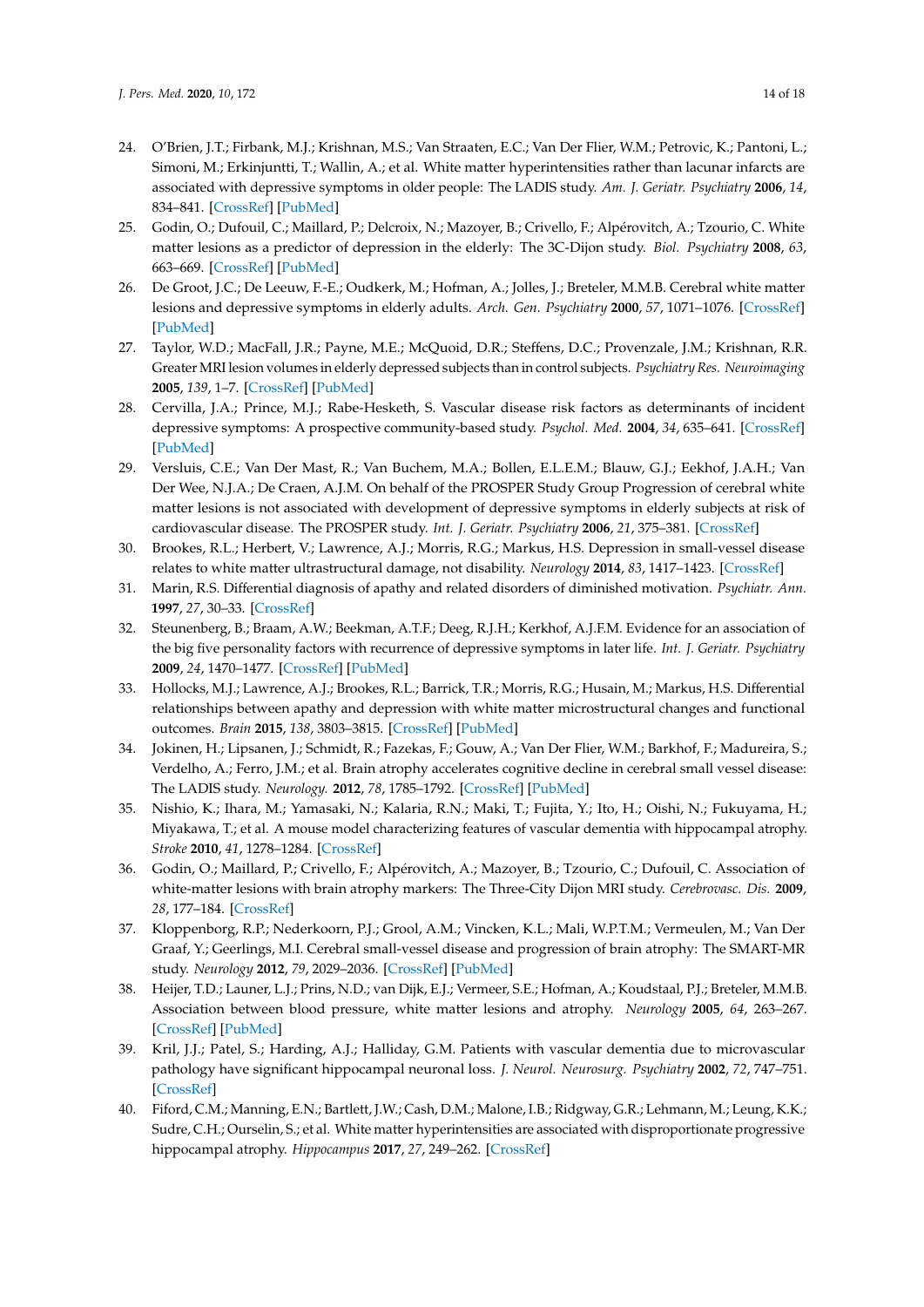- <span id="page-14-0"></span>41. Barnes, J.; Carmichael, O.T.; Neuroimaging, D. Vascular and Alzheimer's disease markers independently predict brain atrophy rate in Alzheimer's Disease Neuroimaging Initiative controls. *Neurobiol. Aging* **2013**, *34*, 1996–2002. [\[CrossRef\]](http://dx.doi.org/10.1016/j.neurobiolaging.2013.02.003) [\[PubMed\]](http://www.ncbi.nlm.nih.gov/pubmed/23522844)
- <span id="page-14-1"></span>42. Spalletta, G.; Fagioli, S.; Caltagirone, C.; Epiras, F. Brain microstructure of subclinical apathy phenomenology in healthy individuals. *Hum. Brain Mapp.* **2012**, *34*, 3193–3203. [\[CrossRef\]](http://dx.doi.org/10.1002/hbm.22137) [\[PubMed\]](http://www.ncbi.nlm.nih.gov/pubmed/22807351)
- <span id="page-14-2"></span>43. Lampe, L.; Kharabian-Masouleh, S.; Kynast, J.; Arelin, K.; Steele, C.J.; Löffler, M.; Witte, A.V.; Schroeter, M.L.; Villringer, A.; Bazin, P.-L. Lesion location matters: The relationships between white matter hyperintensities on cognition in the healthy elderly. *Br. J. Pharmacol.* **2017**, *39*, 36–43. [\[CrossRef\]](http://dx.doi.org/10.1177/0271678X17740501) [\[PubMed\]](http://www.ncbi.nlm.nih.gov/pubmed/29106319)
- <span id="page-14-3"></span>44. Al-Janabi, O.M.; Bauer, C.E.; Goldstein, L.B.; Murphy, R.R.; Bahrani, A.A.; Smith, C.D.; Wilcock, D.M.; Gold, B.T.; Jicha, G.A. White Matter Hyperintensity Regression: Comparison of Brain Atrophy and Cognitive Profiles with Progression and Stable Groups. *Brain Sci.* **2019**, *9*, 170. [\[CrossRef\]](http://dx.doi.org/10.3390/brainsci9070170)
- <span id="page-14-4"></span>45. Folstein, M.F.; Folstein, S.E.; McHugh, P.R. "Mini-mental state": A practical method for grading the cognitive state of patients for the clinician. *J. Psychiatr. Res.* **1975**, *12*, 189–198. [\[CrossRef\]](http://dx.doi.org/10.1016/0022-3956(75)90026-6)
- <span id="page-14-5"></span>46. Carlesimo, G.; Caltagirone, C.; Gainotti, G.; Fadda, L.; Gallassi, R.; Lorusso, S.; Marfia, G.; Marra, C.; Nocentini, U.; Parnetti, L. The mental deterioration battery: Normative data, diagnostic reliability and qualitative analyses of cognitive impairment. *Eur. Neurol.* **1996**, *36*, 378–384. [\[CrossRef\]](http://dx.doi.org/10.1159/000117297)
- <span id="page-14-6"></span>47. Ghafar, M.; Miptah, H.; O'Caoimh, R. Cognitive screening instruments to identify vascular cognitive impairment: A systematic review. *Int. J. Geriatr. Psychiatry.* **2019**, *34*, 1114–1127. [\[CrossRef\]](http://dx.doi.org/10.1002/gps.5136)
- <span id="page-14-7"></span>48. Lucas, J.A.; Ivnik, R.J.; Smith, G.E.; Bohac, D.L.; Tangalos, E.G.; Graff-Radford, N.R.; Petersen, R.C. Mayo's older americans normative studies: Category fluency norms. *J. Clin. Exp. Neuropsychol.* **1998**, *20*, 194–200. [\[CrossRef\]](http://dx.doi.org/10.1076/jcen.20.2.194.1173)
- <span id="page-14-8"></span>49. Osterrieth, P.A. Test of copying a complex figure; contribution to the study of perception and memory. *Arch. Psychol.* **1944**, *30*, 206–355.
- <span id="page-14-9"></span>50. Reitan, R.M. Validity of the Trail Making Test as an indicator of organic brain damage. *Percept. Mot. Skills* **1958**, *8*, 271–276. [\[CrossRef\]](http://dx.doi.org/10.2466/pms.1958.8.3.271)
- <span id="page-14-10"></span>51. Reitan, R.M. The relation of the Trail Making Test to organic brain damage. *J. Consult. Psychol* **1955**, *19*, 393–394. [\[CrossRef\]](http://dx.doi.org/10.1037/h0044509) [\[PubMed\]](http://www.ncbi.nlm.nih.gov/pubmed/13263471)
- <span id="page-14-11"></span>52. Barbarotto, R.; Laiacona, M.; Frosio, R.; Vecchio, M.; Farinato, A.; Capitani, E. A normative study on visual reaction times and two Stroop colour-word tests. *Neurol. Sci.* **1998**, *19*, 161–170. [\[CrossRef\]](http://dx.doi.org/10.1007/BF00831566) [\[PubMed\]](http://www.ncbi.nlm.nih.gov/pubmed/10933471)
- <span id="page-14-12"></span>53. Nyström, O.; Wallin, A.; Nordlund, A.I.K. MCI of different etiologies differ on the Cognitive Assessment Battery. *Acta Neurol. Scand.* **2014**, *132*, 31–36. [\[CrossRef\]](http://dx.doi.org/10.1111/ane.12353) [\[PubMed\]](http://www.ncbi.nlm.nih.gov/pubmed/25496135)
- <span id="page-14-13"></span>54. Hamilton, M. A rating scale for depression. *J. Neurol. Neurosurg. Psychiatry* **1960**, *23*, 56–62. [\[CrossRef\]](http://dx.doi.org/10.1136/jnnp.23.1.56)
- <span id="page-14-14"></span>55. Marin, R.S. Apathy: A neuropsychiatric syndrome. *J. Neuropsychiatry Clin. Neurosci.* **1991**, *3*, 243–254. [\[CrossRef\]](http://dx.doi.org/10.1176/jnp.3.3.243)
- <span id="page-14-15"></span>56. Cerasa, A.; Quattrone, A.; Piras, F.; Mangone, G.; Magariello, A.; Fagioli, S.; Girardi, P.; Muglia, M.; Caltagirone, C.; Spalletta, G. 5-HTTLPR, anxiety and gender interaction moderates right amygdala volume in healthy subjects. *Soc. Cogn. A*ff*ect. Neurosci.* **2013**, *9*, 1537–1545. [\[CrossRef\]](http://dx.doi.org/10.1093/scan/nst144)
- <span id="page-14-16"></span>57. Spielberger, C.D. State-Trait Anger Expression Inventory. In *The Corsini Encyclopedia of Psychology*; John Wiley & Sons: New York, NY, USA, 2010; p. 1.
- <span id="page-14-17"></span>58. Hamilton, M.C.; Schutte, N.S.; Malouff, J.M. *Hamilton Anxiety Scale (HAMA)*; Hamilton, M.C., Ed.; Source Book of Adult Assessment (Applied Clinical Psychology); Plenum Press: New York, NY, USA, 1959; pp. 154–157.
- <span id="page-14-18"></span>59. Spielberger, C.D.; Sydeman, S.J. State-trait anxiety inventory and state-trait anger expression inventory. In *The Use of Psychological Testing for Treatment Planning and Outcome Assessment*; Maruish, M.E., Ed.; Erlbaum Psych Press: Hillsdale, NJ, USA, 1994; pp. 292–321. ISBN 978-0-8058-1162-9.
- <span id="page-14-19"></span>60. Chalder, T.; Berelowitz, G.; Pawlikowska, T.; Watts, L.; Wessely, S.; Wright, D.; Wallace, E. Development of a fatigue scale. *J. Psychosom. Res.* **1993**, *37*, 147–153. [\[CrossRef\]](http://dx.doi.org/10.1016/0022-3999(93)90081-P)
- <span id="page-14-20"></span>61. Clegg, A.P.; Young, J.; Iliffe, S.; Rikkert, M.O.; Rockwood, K. Frailty in elderly people. *Lancet* **2013**, *381*, 752–762. [\[CrossRef\]](http://dx.doi.org/10.1016/S0140-6736(12)62167-9)
- <span id="page-14-21"></span>62. Loge, J.H.; Ekeberg, Ø.; Kaasa, S. Fatigue in the general norwegian population. *J. Psychosom. Res.* **1998**, *45*, 53–65. [\[CrossRef\]](http://dx.doi.org/10.1016/S0022-3999(97)00291-2)
- <span id="page-14-22"></span>63. Deichmann, R.; Schwarzbauer, C.; Turner, R. Optimisation of the 3D MDEFT sequence for anatomical brain imaging: Technical implications at 1.5 and 3 T. *NeuroImage* **2004**, *21*, 757–767. [\[CrossRef\]](http://dx.doi.org/10.1016/j.neuroimage.2003.09.062)
- <span id="page-14-23"></span>64. Ashburner, J.; Friston, K.J. Unified segmentation. *NeuroImage* **2005**, *26*, 839–851. [\[CrossRef\]](http://dx.doi.org/10.1016/j.neuroimage.2005.02.018) [\[PubMed\]](http://www.ncbi.nlm.nih.gov/pubmed/15955494)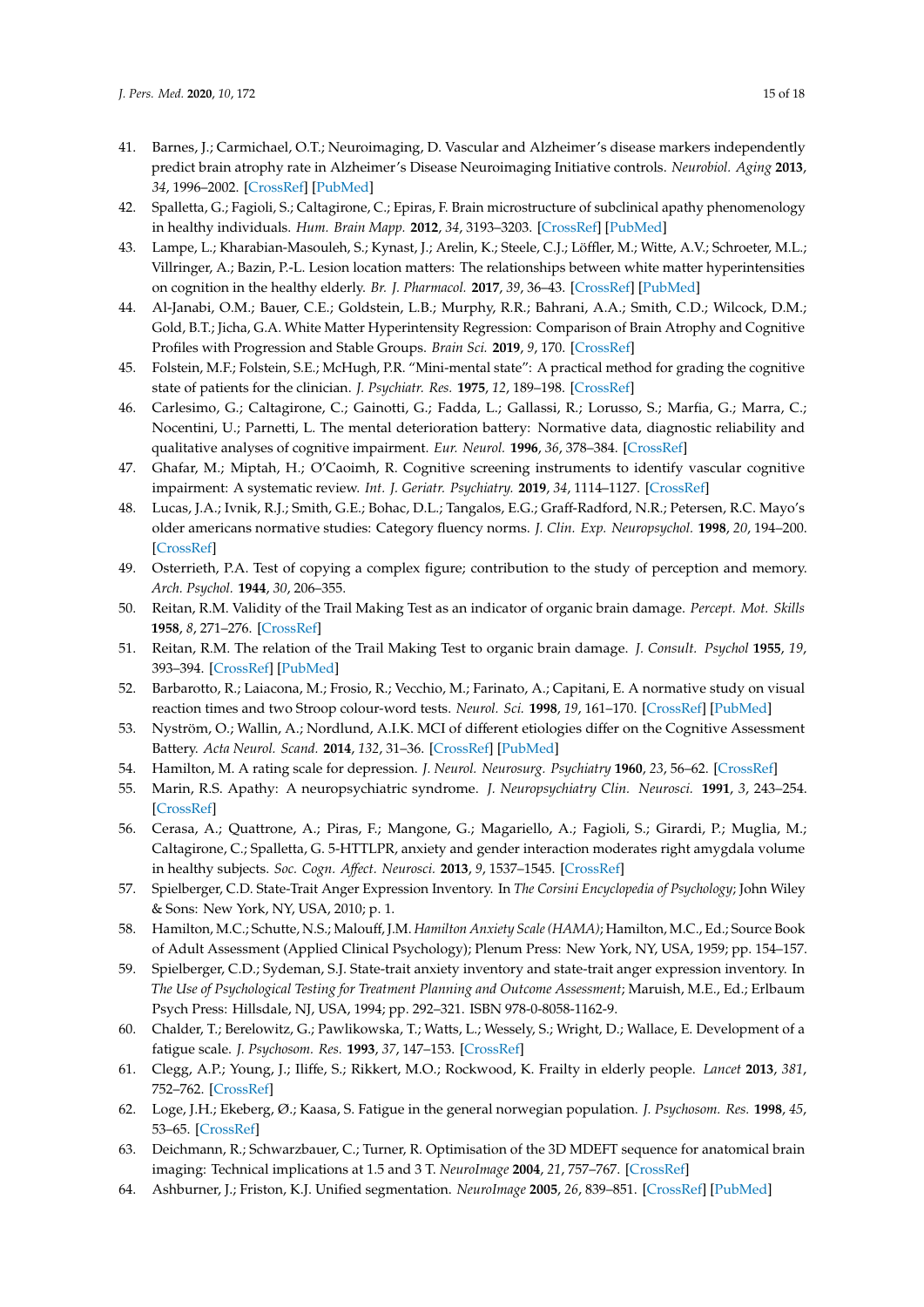- <span id="page-15-0"></span>65. Coupé, P.; Yger, P.; Barillot, C. Fast Non Local Means Denoising for 3D MR Images. In *Lecture Notes Computer Science*; Springer: Berlin/Heidelberg, Germany, 2006; Volume 9, pp. 33–40. [\[CrossRef\]](http://dx.doi.org/10.1007/11866763_5)
- <span id="page-15-1"></span>66. Wiest-Daesslé, N.; Prima, S.; Coupé, P.; Morrissey, S.P.; Barillot, C. Rician Noise Removal by Non-Local Means Filtering for Low Signal-to-Noise Ratio MRI: Applications to DT-MRI. *Lect. Notes Comput. Sci.* **2008**, *11*, 171–179. [\[CrossRef\]](http://dx.doi.org/10.1007/978-3-540-85990-1_21)
- <span id="page-15-2"></span>67. Manjón, J.V.; Tohka, J.; Garcia-Martí, G.; Carbonell-Caballero, J.; Lull, J.J.; Martí-Bonmatí, L.; Robles, M. Robust MRI brain tissue parameter estimation by multistage outlier rejection. *Magn. Reson. Med.* **2008**, *59*, 866–873. [\[CrossRef\]](http://dx.doi.org/10.1002/mrm.21521)
- <span id="page-15-3"></span>68. Cuadra, M.B.; Cammoun, L.; Butz, T.; Cuisenaire, O.; Thiran, J.-P. Comparison and validation of tissue modelization and statistical classification methods in T1-weighted MR brain images. *IEEE Trans. Med. Imaging* **2005**, *24*, 1548–1565. [\[CrossRef\]](http://dx.doi.org/10.1109/TMI.2005.857652) [\[PubMed\]](http://www.ncbi.nlm.nih.gov/pubmed/16350916)
- <span id="page-15-4"></span>69. Ashburner, J. A fast diffeomorphic image registration algorithm. *Neuroimage* **2007**, *38*, 95–113. [\[CrossRef\]](http://dx.doi.org/10.1016/j.neuroimage.2007.07.007) [\[PubMed\]](http://www.ncbi.nlm.nih.gov/pubmed/17761438)
- 70. Bergouignan, L.; Chupin, M.; Czechowska, Y.; Kinkingnéhun, S.; Lemogne, C.; Le Bastard, G.; Lepage, M.; Garnero, L.; Colliot, O.; Fossati, P. Can voxel based morphometry, manual segmentation and automated segmentation equally detect hippocampal volume differences in acute depression? *NeuroImage* **2009**, *45*, 29–37. [\[CrossRef\]](http://dx.doi.org/10.1016/j.neuroimage.2008.11.006)
- <span id="page-15-5"></span>71. Klein, A.; Andersson, J.; Ardekani, B.A.; Ashburner, J.; Avants, B.; Chiang, M.-C.; Christensen, G.E.; Collins, D.L.; Gee, J.; Hellier, P.; et al. Evaluation of 14 nonlinear deformation algorithms applied to human brain MRI registration. *NeuroImage* **2009**, *46*, 786–802. [\[CrossRef\]](http://dx.doi.org/10.1016/j.neuroimage.2008.12.037) [\[PubMed\]](http://www.ncbi.nlm.nih.gov/pubmed/19195496)
- <span id="page-15-6"></span>72. Berk, K.N. Tolerance and Condition in Regression Computations. *J. Am. Stat. Assoc.* **1977**, *72*, 863. [\[CrossRef\]](http://dx.doi.org/10.2307/2286476)
- <span id="page-15-7"></span>73. Tabachnick, B.G.; Fidell, L.S. *Using Multivariate Statistics 5*; Harper Collins Publisher: New York, NY, USA, 2007. [\[CrossRef\]](http://dx.doi.org/10.1037/022267)
- <span id="page-15-8"></span>74. Appelman, A.P.; Exalto, L.G.; Van Der Graaf, Y.; Biessels, G.J.; Mali, W.P.; I Geerlings, M. White matter lesions and brain atrophy: More than shared risk factors? A systematic review. *Cerebrovasc. Dis.* **2009**, *28*, 227–242. [\[CrossRef\]](http://dx.doi.org/10.1159/000226774)
- <span id="page-15-9"></span>75. Desikan, R.S.; Ségonne, F.; Fischl, B.; Quinn, B.T.; Dickerson, B.C.; Blacker, D.; Buckner, R.L.; Dale, A.M.; Maguire, R.P.; Hyman, B.T.; et al. An automated labeling system for subdividing the human cerebral cortex on MRI scans into gyral based regions of interest. *NeuroImage* **2006**, *31*, 968–980. [\[CrossRef\]](http://dx.doi.org/10.1016/j.neuroimage.2006.01.021)
- <span id="page-15-10"></span>76. Mori, S.; Oishi, K.; Jiang, H.; Jiang, L.; Li, X.; Akhter, K.; Hua, K.; Faria, A.V.; Mahmood, A.; Woods, R.; et al. Stereotaxic white matter atlas based on diffusion tensor imaging in an ICBM template. *Neuroimage* **2008**, *40*, 570–582. [\[CrossRef\]](http://dx.doi.org/10.1016/j.neuroimage.2007.12.035)
- <span id="page-15-11"></span>77. Lockhart, S.N.; Roach, A.E.M.; Luck, S.J.; Geng, J.J.; Beckett, L.A.; Carmichael, O.; DeCarli, C. White matter hyperintensities are associated with visual search behavior independent of generalized slowing in aging. *Neuropsychology* **2013**, *52*, 93–101. [\[CrossRef\]](http://dx.doi.org/10.1016/j.neuropsychologia.2013.10.011) [\[PubMed\]](http://www.ncbi.nlm.nih.gov/pubmed/24183716)
- <span id="page-15-12"></span>78. Smith, E.E.; Salat, D.H.; Jeng, J.; McCreary, C.R.; Fischl, B.; Schmahmann, J.D.; Dickerson, B.C.; Viswanathan, A.; Albert, M.S.; Blacker, D.; et al. Correlations between MRI white matter lesion location and executive function and episodic memory. *Neurology* **2011**, *76*, 1492–1499. [\[CrossRef\]](http://dx.doi.org/10.1212/WNL.0b013e318217e7c8) [\[PubMed\]](http://www.ncbi.nlm.nih.gov/pubmed/21518999)
- <span id="page-15-13"></span>79. Prins, N.D.; Scheltens, P. White matter hyperintensities, cognitive impairment and dementia: An update. *Nat. Rev. Neurol.* **2015**, *11*, 157–165. [\[CrossRef\]](http://dx.doi.org/10.1038/nrneurol.2015.10)
- <span id="page-15-14"></span>80. Reyes, S.; Viswanathan, A.; Godin, O.; Dufouil, C.; Benisty, S.; Hernandez, K.; Kurtz, A.; Jouvent, E.; O'Sullivan, M.; Czernecki, V.; et al. Apathy: A major symptom in CADASIL. *Neurology* **2009**, *72*, 905–910. [\[CrossRef\]](http://dx.doi.org/10.1212/01.wnl.0000344166.03470.f8) [\[PubMed\]](http://www.ncbi.nlm.nih.gov/pubmed/19273824)
- 81. Staekenborg, S.S.; Koedam, E.L.; Henneman, W.J.; Stokman, P.; Barkhof, F.; Scheltens, P.; Van Der Flier, W.M. Progression of Mild Cognitive Impairment to Dementia. *Stroke* **2009**, *40*, 1269–1274. [\[CrossRef\]](http://dx.doi.org/10.1161/STROKEAHA.108.531343) [\[PubMed\]](http://www.ncbi.nlm.nih.gov/pubmed/19228848)
- <span id="page-15-15"></span>82. Starkstein, S.E.; Mizrahi, R.; Capizzano, A.A. Neuroimaging correlates of apathy and depression in Alzheimer's disease. *J. Neuropsychiatry Clin. Neurosci.* **2009**, *21*, 259–265. [\[CrossRef\]](http://dx.doi.org/10.1176/jnp.2009.21.3.259) [\[PubMed\]](http://www.ncbi.nlm.nih.gov/pubmed/19776304)
- <span id="page-15-16"></span>83. Thomas, A.J.; O'Brien, J.T.; Davis, S.; Ballard, C.G.; Barber, R.; Kalaria, R.N.; Perry, R.H. Ischemic Basis for Deep White Matter Hyperintensities in Major Depression. *Arch. Gen. Psychiatry* **2002**, *59*, 785–792. [\[CrossRef\]](http://dx.doi.org/10.1001/archpsyc.59.9.785)
- <span id="page-15-17"></span>84. Spalletta, G.; Piras, F.; Caltagirone, C.; Fagioli, S. Hippocampal multimodal structural changes and subclinical depression in healthy individuals. *J. A*ff*ect. Disord.* **2014**, *154*, 105–112. [\[CrossRef\]](http://dx.doi.org/10.1016/j.jad.2013.05.068) [\[PubMed\]](http://www.ncbi.nlm.nih.gov/pubmed/23800444)
- <span id="page-15-18"></span>85. Starkstein, S.E.; Brockman, S. Apathy and Parkinson's Disease. *Curr. Treat. Opt. Neurol.* **2011**, *13*, 267–273. [\[CrossRef\]](http://dx.doi.org/10.1007/s11940-011-0118-9)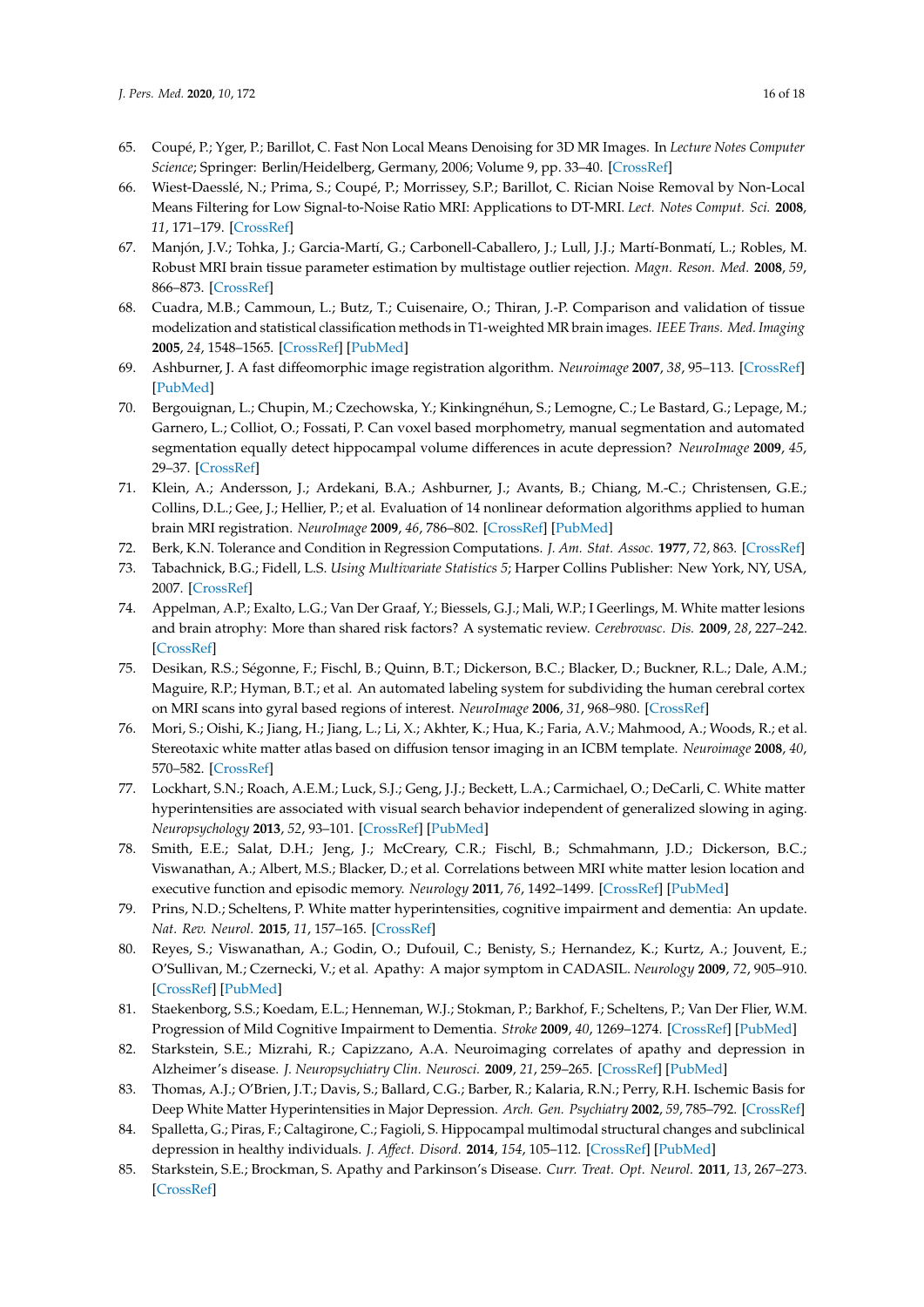- 86. Spalletta, G.; Cravello, L.; Epiras, F.; Eiorio, M.; Sancesario, G.; Marchi, A.; Caltagirone, C.; Ecacciari, C. Rapid-onset apathy may be the only clinical manifestation after dorsal striatum hemorrhagic lesion. *Alzheimer Dis. Assoc. Disord.* **2013**, *27*, 192–194. [\[CrossRef\]](http://dx.doi.org/10.1097/WAD.0b013e318260ab97) [\[PubMed\]](http://www.ncbi.nlm.nih.gov/pubmed/22760169)
- <span id="page-16-5"></span>87. Palmer, K.; Di Iulio, F.; Varsi, A.E.; Gianni, W.; Sancesario, G.; Caltagirone, C.; Spalletta, G. Neuropsychiatric Predictors of Progression from Amnestic-Mild Cognitive Impairment to Alzheimer's Disease: The Role of Depression and Apathy. *J. Alzheimer Dis.* **2010**, *20*, 175–183. [\[CrossRef\]](http://dx.doi.org/10.3233/JAD-2010-1352)
- 88. Roth, R.M.; Koven, N.S.; Pendergrass, J.C.; Flashman, L.A.; McAllister, T.W.; Saykin, A.J. Apathy and the processing of novelty in schizophrenia. *Schizophr. Res.* **2008**, *98*, 232–238. [\[CrossRef\]](http://dx.doi.org/10.1016/j.schres.2007.08.020) [\[PubMed\]](http://www.ncbi.nlm.nih.gov/pubmed/17884352)
- 89. Torso, M.; Serra, L.; Giulietti, G.; Spano, B.; Tuzzi, E.; Koch, G.; Caltagirone, C.; Cercignani, M.; Bozzali, M. Strategic Lesions in the Anterior Thalamic Radiation and Apathy in Early Alzheimer's Disease. *PLoS ONE* **2015**, *10*, e0124998. [\[CrossRef\]](http://dx.doi.org/10.1371/journal.pone.0124998) [\[PubMed\]](http://www.ncbi.nlm.nih.gov/pubmed/25932637)
- <span id="page-16-0"></span>90. Le Heron, C.; Apps, M.; Husain, M. The anatomy of apathy: A neurocognitive framework for amotivated behaviour. *Neuropsychology* **2018**, *118*, 54–67. [\[CrossRef\]](http://dx.doi.org/10.1016/j.neuropsychologia.2017.07.003)
- <span id="page-16-1"></span>91. Harris, A.L.; Elder, J.; Schiff, N.D.; Victor, J.D.; Goldfine, A.M. Post-stroke apathy and hypersomnia lead to worse outcomes from acute rehabilitation. *Transl. Stroke Res.* **2013**, *5*, 292–300. [\[CrossRef\]](http://dx.doi.org/10.1007/s12975-013-0293-y) [\[PubMed\]](http://www.ncbi.nlm.nih.gov/pubmed/24323716)
- <span id="page-16-2"></span>92. Starkstein, S.E.; Leentjens, A.F.G. The nosological position of apathy in clinical practice. *J. Neurol. Neurosurg. Psychiatry* **2008**, *79*, 1088–1092. [\[CrossRef\]](http://dx.doi.org/10.1136/jnnp.2007.136895)
- <span id="page-16-3"></span>93. Nobis, L.; Husain, M. Apathy in Alzheimer's disease. *Curr. Opin. Behav. Sci.* **2018**, *22*, 7–13. [\[CrossRef\]](http://dx.doi.org/10.1016/j.cobeha.2017.12.007)
- <span id="page-16-4"></span>94. Ayers, E.; Shapiro, M.; Holtzer, R.; Barzilai, N.; Milman, S.; Verghese, J. Symptoms of apathy independently predict incident frailty and disability in community-dwelling older adults. *J. Clin. Psychiatry* **2017**, *78*, 529–536. [\[CrossRef\]](http://dx.doi.org/10.4088/JCP.15m10113)
- <span id="page-16-6"></span>95. Mendez, M.F.; Adams, N.L.; Lewandowski, K.S. Neurobehavioral changes associated with caudate lesions. *Neurology* **1989**, *39*, 349. [\[CrossRef\]](http://dx.doi.org/10.1212/WNL.39.3.349)
- 96. Bhatia, K.P.; Marsden, C. The behavioural and motor consequences of focal lesions of the basal ganglia in man. *Brain* **1994**, *117*, 859–876. [\[CrossRef\]](http://dx.doi.org/10.1093/brain/117.4.859) [\[PubMed\]](http://www.ncbi.nlm.nih.gov/pubmed/7922471)
- <span id="page-16-7"></span>97. Engelborghs, S.; Marien, P.; Pickut, B.A.; Verstraeten, S.; De Deyn, P.P. Loss of psychic self-activation after paramedian bithalamic infarction. *Stroke* **2000**, *31*, 1762–1765. [\[CrossRef\]](http://dx.doi.org/10.1161/01.STR.31.7.1762)
- <span id="page-16-8"></span>98. Taylor, W.D.; Aizenstein, H.J.; Alexopoulos, G.S. The vascular depression hypothesis: Mechanisms linking vascular disease with depression. *Mol. Psychiatry* **2013**, *18*, 963–974. [\[CrossRef\]](http://dx.doi.org/10.1038/mp.2013.20) [\[PubMed\]](http://www.ncbi.nlm.nih.gov/pubmed/23439482)
- <span id="page-16-9"></span>99. Mezzapesa, D.M.; Rocca, M.A.; Pagani, E.; Comi, G.; Filippi, M. Evidence of subtle gray-matter pathologic changes in healthy elderly individuals with nonspecific white-matter hyperintensities. *Arch. Neurol.* **2003**, *60*, 1109–1112. [\[CrossRef\]](http://dx.doi.org/10.1001/archneur.60.8.1109) [\[PubMed\]](http://www.ncbi.nlm.nih.gov/pubmed/12925367)
- <span id="page-16-10"></span>100. Udaka, F.; Sawada, H.; Kameyama, M. White matter lesions and dementia: MRI-pathological correlation. *Ann. N. Y. Acad. Sci.* **2002**, *977*, 411–415. [\[CrossRef\]](http://dx.doi.org/10.1111/j.1749-6632.2002.tb04845.x)
- <span id="page-16-11"></span>101. Mega, M.S.; Cummings, J.L. Frontal-subcortical circuits and neuropsychiatric disorders. *J. Neuropsychiatry Clin. Neurosci.* **1994**, *6*, 358–370. [\[CrossRef\]](http://dx.doi.org/10.1176/jnp.6.4.358) [\[PubMed\]](http://www.ncbi.nlm.nih.gov/pubmed/7841807)
- <span id="page-16-12"></span>102. Tay, J.; Tuladhar, A.M.; Hollocks, M.J.; Brookes, R.L.; Tozer, D.J.; Barrick, T.R.; Husain, M.; De Leeuw, F.-E.; Markus, H.S. Apathy is associated with large-scale white matter network disruption in small vessel disease. *Neurology* **2019**, *92*, e1157–e1167. [\[CrossRef\]](http://dx.doi.org/10.1212/WNL.0000000000007095)
- <span id="page-16-13"></span>103. Myers-Schulz, B.; Koenigs, M. Functional anatomy of ventromedial prefrontal cortex: Implications for mood and anxiety disorders. *Mol. Psychiatry* **2011**, *17*, 132–141. [\[CrossRef\]](http://dx.doi.org/10.1038/mp.2011.88)
- <span id="page-16-14"></span>104. Kim, M.J.; Whalen, P.J. The structural integrity of an amygdala-prefrontal pathway predicts trait anxiety. *J. Neurosci.* **2009**, *29*, 11614–11618. [\[CrossRef\]](http://dx.doi.org/10.1523/JNEUROSCI.2335-09.2009)
- 105. Phan, K.L.; Orlichenko, A.; Boyd, E.; Angstadt, M.; Coccaro, E.F.; Liberzon, I.; Arfanakis, K. Preliminary evidence of white matter abnormality in the uncinate fasciculus in generalized social anxiety disorder. *Biol. Psychiatry* **2009**, *66*, 691–694. [\[CrossRef\]](http://dx.doi.org/10.1016/j.biopsych.2009.02.028)
- <span id="page-16-15"></span>106. Blackmon, K.; Barr, W.B.; Carlson, C.; Devinsky, O.; Dubois, J.; Pogash, D.; Quinn, B.T.; Kuzniecky, R.; Halgren, E.; Thesen, T. Structural evidence for involvement of a left amygdala-orbitofrontal network in subclinical anxiety. *Psychiatry Res. Neuroimaging* **2011**, *194*, 296–303. [\[CrossRef\]](http://dx.doi.org/10.1016/j.pscychresns.2011.05.007) [\[PubMed\]](http://www.ncbi.nlm.nih.gov/pubmed/21803551)
- <span id="page-16-16"></span>107. Cannistraro, A.P.; Rauch, S.L. Neural circuitry of anxiety: Evidence from structural and functional neuroimaging studies. *Psychopharmacol. Bull.* **2003**, *37*, 8–25. [\[PubMed\]](http://www.ncbi.nlm.nih.gov/pubmed/15131515)